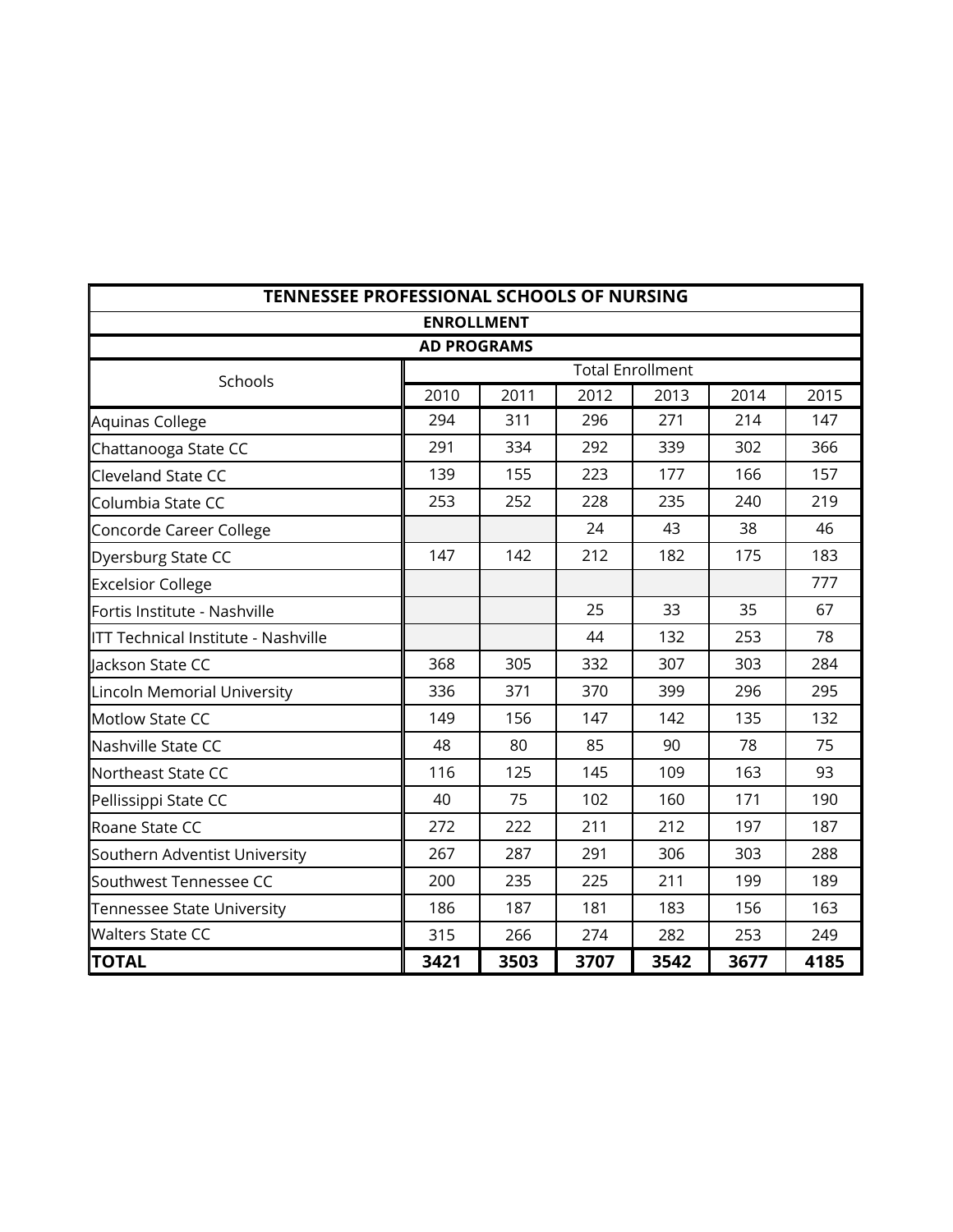| TENNESSEE PROFESSIONAL SCHOOLS OF NURSING |                                |                |                |             |             |                         |      |                |
|-------------------------------------------|--------------------------------|----------------|----------------|-------------|-------------|-------------------------|------|----------------|
| <b>ENROLLMENT</b>                         |                                |                |                |             |             |                         |      |                |
| <b>BSN PROGRAMS</b>                       |                                |                |                |             |             |                         |      |                |
| Schools                                   | <b>Initial RN</b><br>Licensure | RN to BSN      |                |             |             | <b>Total Enrollment</b> |      |                |
| American Sentinel University              |                                | 43             | 2010           | 2011        | 2012        | 2013                    | 2014 | 2015<br>43     |
| Aquinas College                           | 42                             | 23             | 57             | 38          | 20          | 19                      | 26   | 65             |
| Arkansas State University                 |                                | 10             |                |             |             |                         | 2    | 10             |
| <b>Austin Peay State University</b>       | 232                            | 63             | 251            | 260         | 258         | 290                     | 323  | 295            |
| Baptist Memorial College of Hlth Sciences | 466                            | 38             | 474            | 467         | 495         | 496                     | 526  | 504            |
| <b>Belmont University</b>                 | 491                            | 12             | 521            | 594         | 497         | 552                     | 574  | 503            |
| <b>Bethel University</b>                  | 39                             | 31             | 22             | 38          | 43          | 54                      | 75   | 70             |
| Carson Newman College                     | 113                            | 3              | 114            | 111         | 102         | 101                     | 111  | 116            |
| Chamberlain College                       |                                | 14             |                |             |             |                         |      | 14             |
| Christian Brothers University             |                                | 64             |                | 24          | 55          | 59                      | 64   | 64             |
| <b>Cumberland University</b>              | 218                            | 125            | 277            | 371         | 321         | 311                     | 381  | 343            |
| <b>Drexel University</b>                  |                                | 4              |                |             |             |                         | 4    | 4              |
| East Tennessee State University           | 536                            | 206            | 630            | 722         | 768         | 718                     | 695  | 742            |
| Freed-Hardeman University                 | 45                             | 0              |                | 21          | 60          | 41                      | 42   | 45             |
| King University                           | 111                            | 417            | 407            | 492         | 608         | 602                     | 606  | 528            |
| Lee University                            | 100                            | 0              |                |             |             |                         | 58   | 100            |
| Lincoln Memorial University               | 178                            | 44             | 67             | 117         | 153         | 179                     | 221  | 222            |
| Lipscomb University                       | 163                            |                | 54             | 95          | 114         | 154                     | 163  | 163            |
| Marian University                         | 92                             |                |                |             |             | 0                       | 38   | 92             |
| Martin Methodist College                  | 95                             | 1              | 33             | 51          | 54          | 76                      | 104  | 96             |
| Middle Tennessee State University         | 312                            | 83             | 412            | 455         | 454         | 420                     | 400  | 395            |
| Milligan College                          | 77                             | 11             | 69             | 103         | 125         | 117                     | 97   | 88             |
| Regis University                          |                                | 10             |                |             |             |                         | 6    | 10             |
| Saint Joseph's College of Maine           |                                | 0              |                |             |             |                         |      | 0              |
| South College                             | 64                             | $\mathbf 0$    | 44             | 53          | 64          | 66                      | 63   | 64             |
| Southern Adventist University             |                                | 156            | 91             | 87          | 124         | 148                     | 108  | 156            |
| Tennessee State University                | 99                             | 20             | 103            | 115         | 108         | 116                     | 117  | 119            |
| Tennessee Technological University        | 283                            | 17             | 189            | 185         | 226         | 214                     | 245  | 300            |
| Tennessee Wesleyan College                | 135                            | 15             | 134            | 135         | 138         | 146                     | 155  | 150            |
| Trevecca Nazarene University              | 40                             |                | 36             | 33          | 38          | 39                      | 41   | 40             |
| Tusculum College                          | 41                             | $\overline{2}$ |                |             | 21          | 23                      | 49   | 43             |
| <b>Union University</b>                   | 292                            | 33             | 261            | 564         | 340         | 346                     | 451  | 325            |
| University of Alabama                     |                                | $\overline{2}$ |                |             |             |                         | 5    | $\overline{2}$ |
| University of Arkansas                    |                                | 205            |                |             |             |                         |      | 205            |
| University of Memphis                     | 644                            | 78             | 543            | 642         | 580         | 567                     | 607  | 722            |
| University of Michigan - Flint            |                                | 1              |                |             |             |                         |      | $\mathbf{1}$   |
| University of North Alabama               |                                | 12             |                |             |             |                         |      | 12             |
| University of South Alabama               |                                | $\mathbf 0$    |                |             |             |                         |      | $\mathbf 0$    |
| University of TN - Chattanooga            | 188                            | 105            | 200            | 257         | 292         | 387                     | 327  | 293            |
| University of TN - Knoxville              | 532                            | 44             | 215            | 470         | 493         | 499                     | 514  | 576            |
| University of TN - Martin                 | 173                            | 53             | 200            | 207         | 223         | 170                     | 208  | 226            |
| University of TN Health Science Center    | 137                            | 9              | $\overline{2}$ | $\mathbf 0$ | $\mathbf 0$ | 51                      | 131  | 146            |
| Western Governors University Tennessee    |                                | 309            |                |             |             | 58                      | 142  | 309            |
| <b>TOTAL</b>                              | 5938                           | 2263           | 5406           | 6707        | 6774        | 6961                    | 7679 | 8201           |
|                                           |                                |                |                |             |             |                         |      |                |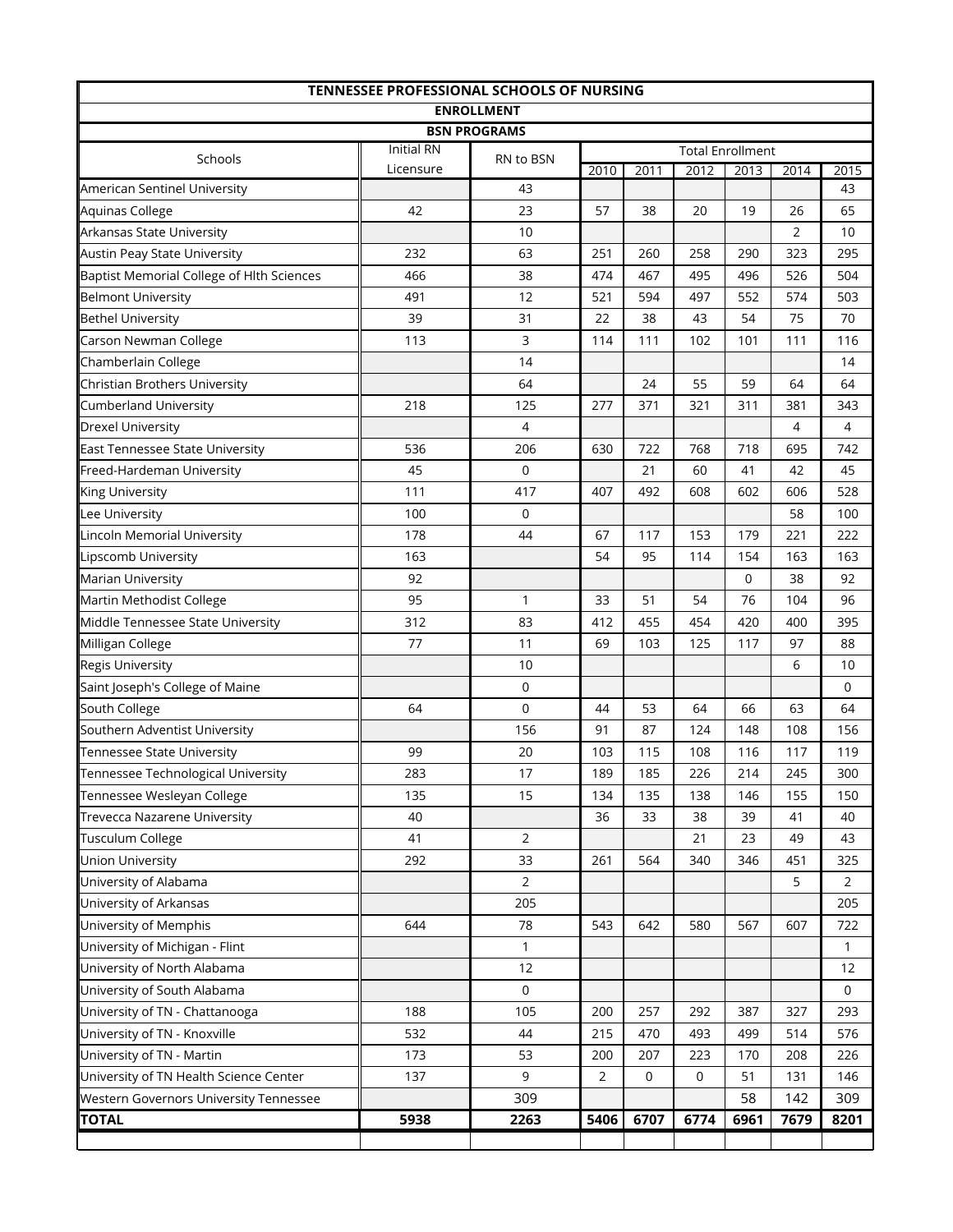| <b>TENNESSEE PROFESSIONAL SCHOOLS OF NURSING</b> |                         |                      |            |                                  |                         |                |             |
|--------------------------------------------------|-------------------------|----------------------|------------|----------------------------------|-------------------------|----------------|-------------|
| <b>ENROLLMENT</b>                                |                         |                      |            |                                  |                         |                |             |
|                                                  | <b>MASTERS PROGRAMS</b> |                      |            |                                  |                         |                |             |
| Schools                                          |                         | Program Entry        |            |                                  | <b>Total Enrollment</b> |                |             |
|                                                  | Initial<br>License      | RODP/<br><b>ROCC</b> | 2011       | 2012                             | 2013                    | 2014           | 2015        |
| American Sentinel University                     |                         |                      |            |                                  |                         |                | 27          |
| Aquinas College                                  |                         |                      |            | 11                               | 14                      | 14             | 4           |
| <b>Austin Peay State University</b>              |                         | 167                  | 103        | 142                              | 181                     | 207            | 167         |
| <b>Belmont University</b>                        |                         |                      | 64         | 74                               | 68                      | 58             | 49          |
| Carson Newman College                            |                         |                      | 63         | 59                               | 56                      | 53             | 49          |
| Chamberlain College                              |                         |                      |            |                                  |                         |                | 4           |
| <b>Cumberland University</b>                     |                         |                      |            |                                  |                         |                | $\mathbf 0$ |
| <b>Drexel University</b>                         |                         |                      |            |                                  |                         | 8              | 8           |
| <b>East Tennessee State University</b>           |                         | 411                  | 183        | 216                              | 287                     | 340            | 411         |
| <b>Frontier Nursing University</b>               |                         |                      |            |                                  | 63                      | 55             | 43          |
| King University                                  |                         |                      | 75         | 110                              | 129                     | 175            | 177         |
| Lincoln Memorial University                      |                         |                      | 117        | 140                              | 147                     | 148            | 160         |
| Maryville University                             |                         |                      |            |                                  |                         | 3              | 52          |
| Middle Tennessee School of Anesthesia            |                         |                      | 212        | 204                              | 203                     | 198            | 204         |
| Middle Tennessee State University                |                         | 190                  | 104        | 185                              | 232                     | 237            | 190         |
| Regis University                                 |                         |                      |            |                                  |                         | $\overline{7}$ | 5           |
| Saint Joseph's College of Maine                  |                         |                      |            |                                  |                         |                | 4           |
| Saint Louis University                           |                         |                      |            |                                  |                         |                | 6           |
| Samford University                               |                         |                      |            |                                  |                         | 12             | 18          |
| Southern Adventist University                    |                         |                      | 137        | 169                              | 175                     | 191            | 197         |
| Tennessee State University                       |                         | 195                  | 237        | 363                              | 345                     | 328            | 423         |
| Tennessee Technological University               |                         | 117                  | 47         | 102                              | 122                     | 133            | 117         |
| <b>Union University</b>                          |                         |                      | 146        | 171                              | 172                     | 169            | 93          |
| University of Alabama                            |                         |                      |            |                                  |                         | 6              | 5           |
| University of Alabama - Birmingham               |                         |                      |            |                                  |                         |                | 45          |
| University of North Alabama                      |                         |                      |            |                                  |                         |                | 8           |
| University of South Alabama                      |                         |                      |            |                                  |                         |                | 52          |
| University of Arkansas                           |                         |                      |            |                                  |                         |                | 17          |
| University of Michigan - Flint                   |                         |                      |            |                                  |                         | 1              | $\mathbf 0$ |
| University of Memphis                            |                         |                      | 275        | 255                              | 256                     | 242            | 252         |
| University of TN at Chattanooga                  |                         |                      | 89         | 91                               | 97                      | 85             | 66          |
| University of TN at Knoxville                    |                         |                      | 102        | 107                              | 109                     | 119            | 129         |
| University of TN Health Science Center           |                         |                      | 43         | 33                               | 94                      | 38             | 3           |
| Vanderbilt University                            | 139                     |                      | 444        | 379                              | 705                     | 668            | 621         |
| <b>Western Governors University</b>              |                         |                      | $\bigcirc$ | $\begin{array}{c} \n\end{array}$ | 24                      | 59             | 86          |
| <b>Total</b>                                     | 139                     | 1080                 | 2441       | 2811                             | 3479                    | 3554           | 3692        |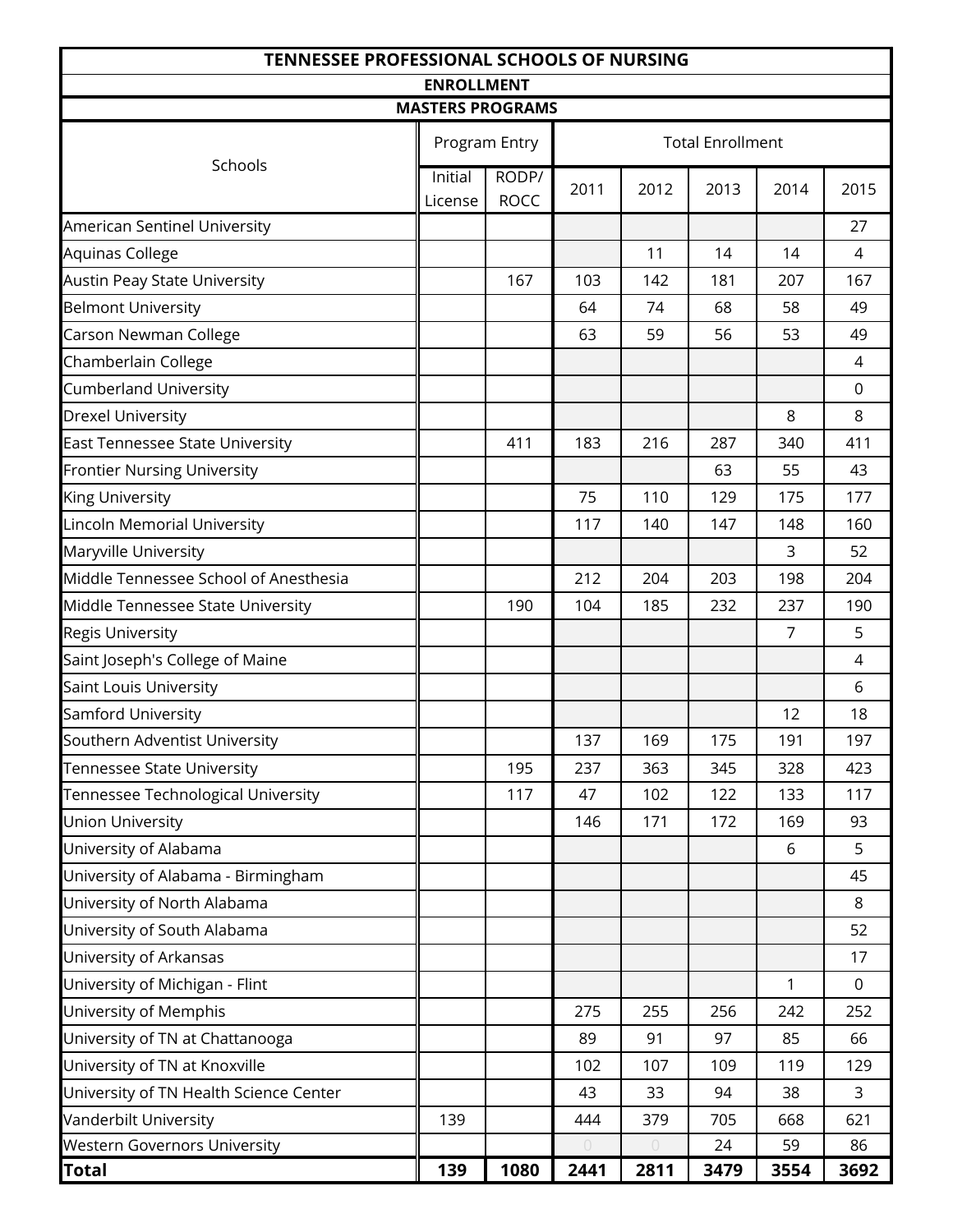| TENNESSEE PROFESSIONAL SCHOOLS OF NURSING |                     |              |      |                         |                |                |  |  |
|-------------------------------------------|---------------------|--------------|------|-------------------------|----------------|----------------|--|--|
|                                           | <b>ENROLLMENT</b>   |              |      |                         |                |                |  |  |
| <b>DOCTORAL PROGRAMS</b>                  |                     |              |      |                         |                |                |  |  |
| Schools                                   |                     | Program Type |      | <b>Total Enrollment</b> |                |                |  |  |
|                                           | DNP/<br><b>DNAP</b> | PhD          | 2012 | 2013                    | 2014           | 2015           |  |  |
| American Sentinel University              | 8                   |              |      |                         |                | 8              |  |  |
| Arkansas State University                 | 15                  |              |      |                         |                | 15             |  |  |
| <b>Belmont University</b>                 | 40                  |              | 5    | 15                      | 29             | 40             |  |  |
| Chamberlain College                       | 1                   |              |      |                         |                | 1              |  |  |
| <b>Drexel University</b>                  | 3                   |              |      |                         | $\overline{3}$ | $\overline{3}$ |  |  |
| <b>East Tennessee State University</b>    | 75                  | 25           | 71   | 97                      | 100            | 100            |  |  |
| <b>Frontier Nursing University</b>        | $\overline{4}$      |              |      | 3                       | 3              | 4              |  |  |
| <b>King University</b>                    | 9                   |              |      |                         | $\overline{7}$ | 9              |  |  |
| <b>Lincoln Memorial University</b>        | 8                   |              |      |                         |                | 8              |  |  |
| Maryville University                      | 8                   |              |      |                         |                | 8              |  |  |
| Middle TN School of Anesthesia            | 25                  |              |      | 12                      | 16             | 25             |  |  |
| Saint Louis University                    | $\overline{4}$      |              |      |                         |                | 4              |  |  |
| Samford University                        | 6                   |              |      |                         | 6              | 6              |  |  |
| Southern Adventist University             | 27                  |              | 13   | 10                      | 17             | 27             |  |  |
| <b>Union University</b>                   | 128                 |              | 34   | 63                      | 148            | 128            |  |  |
| University of Alabama                     | 5                   |              |      |                         |                | 5              |  |  |
| University of Alabama - Birmingham        | $\overline{4}$      |              |      |                         |                | 4              |  |  |
| University of South Alabama               | 14                  |              |      |                         |                | 14             |  |  |
| University of Arkansas                    | 0                   |              |      |                         |                | 0              |  |  |
| University of Michigan-Flint              | $\overline{2}$      |              |      |                         |                | $\overline{2}$ |  |  |
| University of TN - Chattanooga            | 27                  |              | 24   | 27                      | 20             | 27             |  |  |
| University of TN - Knoxville              | 12                  | 40           | 39   | 51                      | 38             | 52             |  |  |
| University of TN Health Science Center    | 274                 | 13           | 196  | 218                     | 257            | 287            |  |  |
| Vanderbilt University                     | 168                 | 32           | 155  | 168                     | 188            | 200            |  |  |
| <b>TOTAL</b>                              | 867                 | 110          | 537  | 664                     | 832            | 977            |  |  |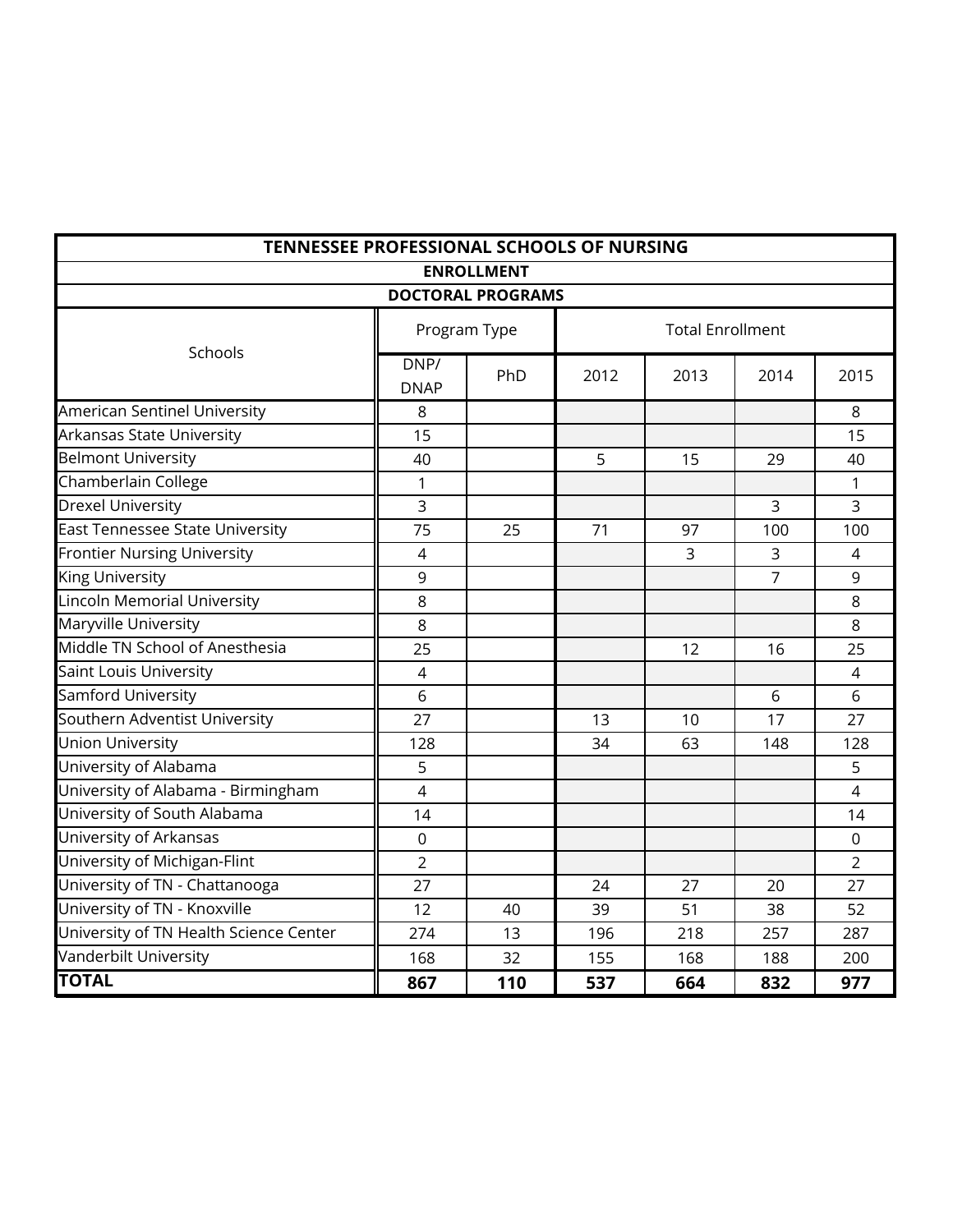| <b>TENNESSEE PROFESSIONAL SCHOOLS OF NURSING</b> |                    |      |                                                |      |  |
|--------------------------------------------------|--------------------|------|------------------------------------------------|------|--|
|                                                  | <b>GRADUATION</b>  |      |                                                |      |  |
|                                                  | <b>AD PROGRAMS</b> |      |                                                |      |  |
|                                                  |                    |      | Graduation Data for 12 Month Reporting Periods |      |  |
| Schools                                          |                    |      | (November 1 - October 31)                      |      |  |
|                                                  | 2012               | 2013 | 2014                                           | 2015 |  |
| <b>Aquinas College</b>                           | 128                | 133  | 120                                            | 99   |  |
| <b>Chattanooga State Comm. College</b>           | 151                | 118  | 146                                            | 103  |  |
| <b>Cleveland State Community College</b>         | 54                 | 115  | 107                                            | 41   |  |
| <b>Columbia State Community College</b>          | 124                | 99   | 112                                            | 114  |  |
| <b>Concorde Career College</b>                   |                    |      | 17                                             | 18   |  |
| <b>Dyersburg State Comm. College</b>             | 70                 | 121  | 152                                            | 81   |  |
| <b>Excelsior College</b>                         |                    |      |                                                | 49   |  |
| <b>Fortis Institute</b>                          |                    | 4    | 16                                             | 14   |  |
| <b>ITT Technical Institute</b>                   |                    |      | 21                                             | 35   |  |
| Jackson State Community College                  | 136                | 149  | 124                                            | 142  |  |
| <b>Lincoln Memorial University</b>               | 133                | 181  | 147                                            | 96   |  |
| <b>Motlow State Community College</b>            | 70                 | 62   | 66                                             | 52   |  |
| <b>Nashville State Community College</b>         | 35                 | 36   | 27                                             | 33   |  |
| <b>Northeast State Community College</b>         | 41                 | 59   | 56                                             | 46   |  |
| Pellissippi State Community College              | 29                 | 37   | 77                                             | 78   |  |
| <b>Roane State Community College</b>             | 107                | 96   | 91                                             | 66   |  |
| <b>Southern Adventist University</b>             | 124                | 112  | 140                                            | 117  |  |
| <b>Southwest Tennessee Community College</b>     | 66                 | 70   | 71                                             | 48   |  |
| <b>Tennessee State University</b>                | 95                 | 110  | 90                                             | 93   |  |
| <b>Walters State Community College</b>           | 130                | 130  | 150                                            | 132  |  |
| <b>TOTAL</b>                                     | 1493               | 1632 | 1730                                           | 1457 |  |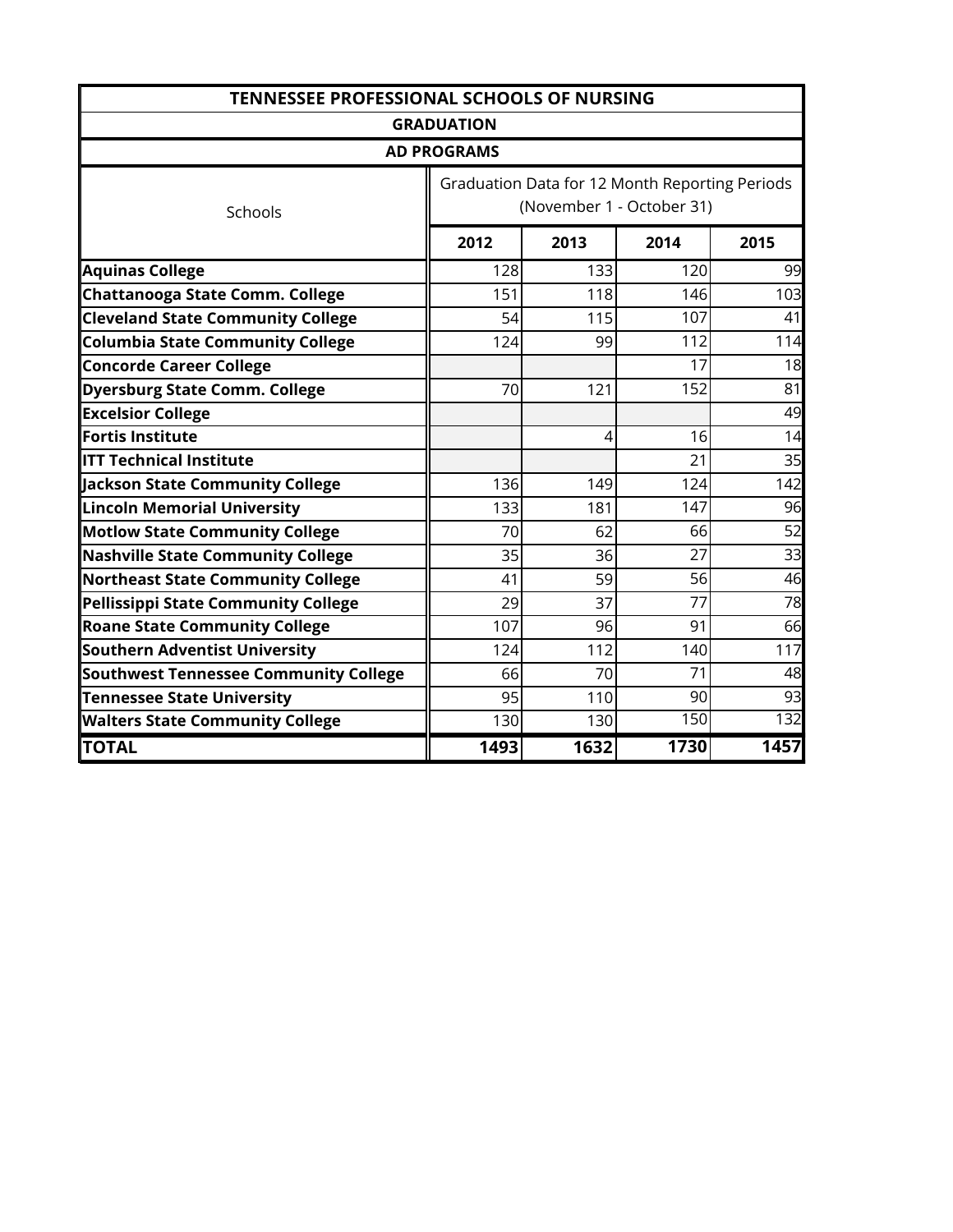| <b>TENNESSEE PROFESSIONAL SCHOOLS OF NURSING</b> |                              |      |                                                |      |  |  |  |
|--------------------------------------------------|------------------------------|------|------------------------------------------------|------|--|--|--|
|                                                  | <b>GRADUATION</b>            |      |                                                |      |  |  |  |
| <b>BSN PROGRAMS - INITIAL LICENSURE</b>          |                              |      |                                                |      |  |  |  |
|                                                  |                              |      | Graduation Data for 12 Month Reporting Periods |      |  |  |  |
| Schools                                          |                              |      | (November 1 - October 31)                      |      |  |  |  |
|                                                  | 2012                         | 2013 | 2014                                           | 2015 |  |  |  |
| <b>Austin Peay State University</b>              | 96                           | 102  | 99                                             | 95   |  |  |  |
| <b>Baptist Memorial College</b>                  | 135                          | 144  | 113                                            | 147  |  |  |  |
| <b>Belmont University</b>                        | 140                          | 129  | 146                                            | 144  |  |  |  |
| <b>Bethel University</b>                         | 9                            | 15   | 20                                             | 14   |  |  |  |
| <b>Carson Newman College</b>                     | 40                           | 44   | 40                                             | 40   |  |  |  |
| <b>Cumberland University</b>                     | 146                          | 121  | 151                                            | 96   |  |  |  |
| <b>East Tennessee State University</b>           | 193                          | 222  | 219                                            | 230  |  |  |  |
| <b>Freed-Hardeman University</b>                 |                              | 9    | 11                                             | 19   |  |  |  |
| <b>King University</b>                           | 48                           | 48   | 49                                             | 58   |  |  |  |
| <b>Lincoln Memorial University</b>               | 45                           | 56   | 65                                             | 97   |  |  |  |
| <b>Lipscomb University</b>                       | 50                           | 35   | 64                                             | 69   |  |  |  |
| <b>Marian University</b>                         |                              |      |                                                | 10   |  |  |  |
| <b>Martin Methodist College</b>                  | 14                           | 13   | 18                                             | 42   |  |  |  |
| Middle Tennessee State University                | 105                          | 113  | 124                                            | 121  |  |  |  |
| <b>Milligan College</b>                          | 31                           | 52   | 54                                             | 51   |  |  |  |
| <b>South College</b>                             | 20                           | 30   | 37                                             | 30   |  |  |  |
| <b>Tennessee State University</b>                | 47                           | 32   | 29                                             | 48   |  |  |  |
| <b>Tennessee Technological University</b>        | 75                           | 93   | 92                                             | 61   |  |  |  |
| <b>Tennessee Wesleyan College</b>                | 59                           | 58   | 59                                             | 57   |  |  |  |
| <b>Trevecca Nazarene University</b>              | 12                           | 15   | 15                                             | 11   |  |  |  |
| <b>Tusculum College</b>                          |                              |      |                                                | 14   |  |  |  |
| <b>Union University</b>                          | 99                           | 131  | 138                                            | 155  |  |  |  |
| <b>University of Memphis</b>                     | 191                          | 210  | 206                                            | 204  |  |  |  |
| <b>University of TN - Chattanooga</b>            | 49                           | 49   | 68                                             | 64   |  |  |  |
| <b>University of TN - Knoxville</b>              | 124                          | 107  | 107                                            | 119  |  |  |  |
| <b>University of TN - Martin</b>                 | 42                           | 47   | 47                                             | 32   |  |  |  |
| <b>University of TN - Health Science Center</b>  |                              |      |                                                | 36   |  |  |  |
| <b>TOTAL</b>                                     | 1971<br>2064<br>1770<br>1875 |      |                                                |      |  |  |  |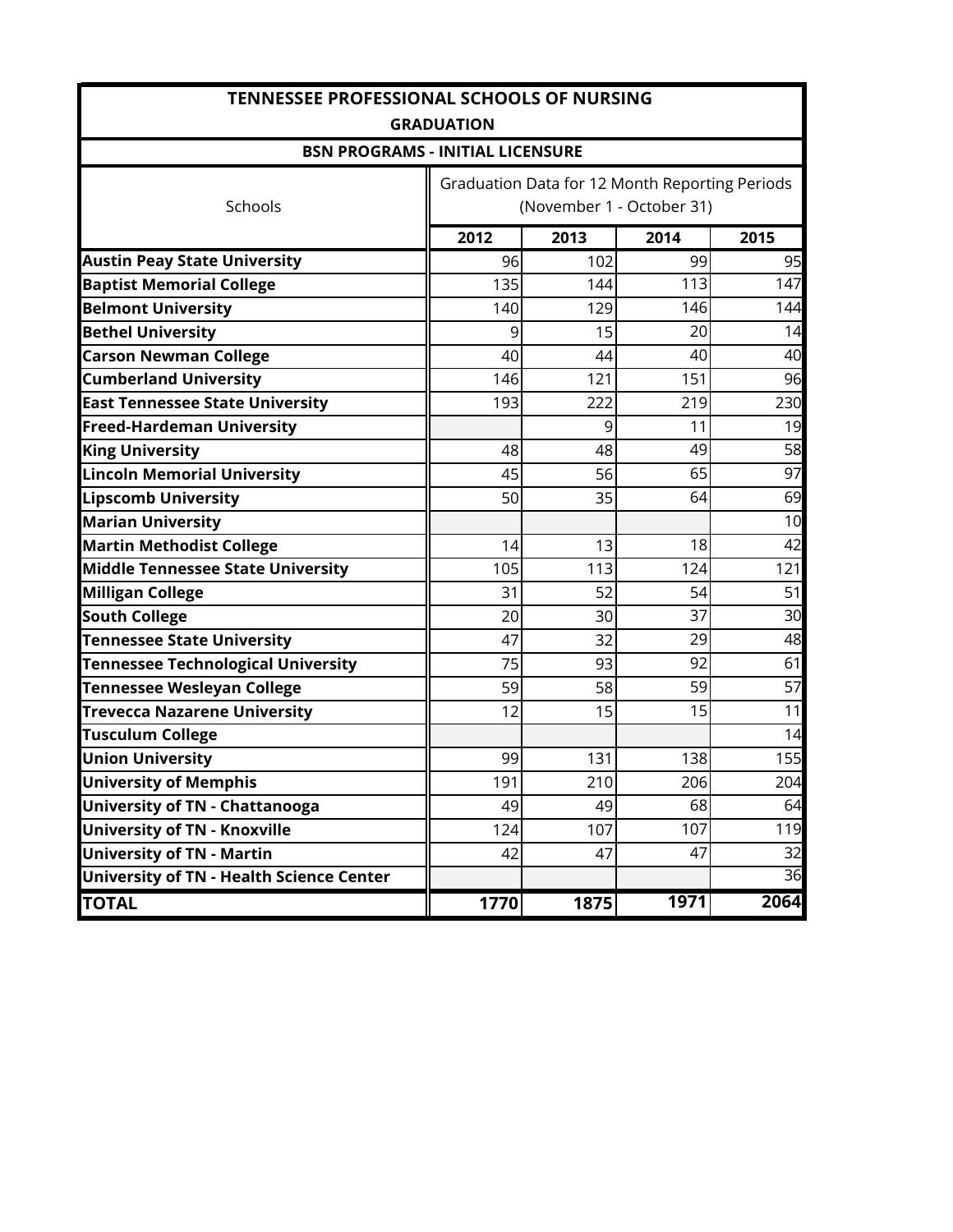|                                               | <b>TENNESSEE PROFESSIONAL SCHOOLS OF NURSING</b><br><b>GRADUATION</b> |                |  |  |
|-----------------------------------------------|-----------------------------------------------------------------------|----------------|--|--|
|                                               | RN to BSN COMPLETION PROGRAMS                                         |                |  |  |
|                                               | Graduation Data for 12 Month Reporting Periods                        |                |  |  |
| Schools                                       | (November 1 - October 31)                                             |                |  |  |
|                                               | 2014                                                                  | 2015           |  |  |
| <b>American Sentinel University</b>           |                                                                       | 27             |  |  |
| <b>Aquinas College</b>                        | 12                                                                    | 9              |  |  |
| <b>Arkansas State University</b>              | 0                                                                     | $\overline{0}$ |  |  |
| <b>Austin Peay State University</b>           | 15                                                                    | 22             |  |  |
| <b>Baptist Memorial College</b>               | 28                                                                    | 19             |  |  |
| <b>Belmont University</b>                     | 2                                                                     | 10             |  |  |
| <b>Bethel University</b>                      | 0                                                                     | 14             |  |  |
| <b>Chamberlain College</b>                    |                                                                       | $\overline{0}$ |  |  |
| <b>Christian Brothers University</b>          | 28                                                                    | 13             |  |  |
| <b>Cumberland University</b>                  | 58                                                                    | 105            |  |  |
| <b>Drexel University</b>                      |                                                                       |                |  |  |
| <b>East Tennessee State University</b>        | 72                                                                    | 104            |  |  |
| <b>King University</b>                        | 270                                                                   | 248            |  |  |
| <b>Lincoln Memorial University</b>            | 16                                                                    | 29             |  |  |
| <b>Martin Methodist College</b>               | 2                                                                     | $\overline{0}$ |  |  |
| <b>Middle Tennessee State University</b>      | 52                                                                    | 32             |  |  |
| <b>Regis University</b>                       |                                                                       | $\overline{2}$ |  |  |
| Saint Joseph's College of Maine               |                                                                       | $\overline{0}$ |  |  |
| <b>Southern Adventist University</b>          | 72                                                                    | 74             |  |  |
| <b>Tennessee State University</b>             | 13                                                                    | 19             |  |  |
| <b>Tennessee Wesleyan College</b>             | 0                                                                     | 8              |  |  |
| <b>Tennessee Technological University</b>     |                                                                       | $\overline{c}$ |  |  |
| <b>Union University</b>                       | 27                                                                    | 22             |  |  |
| <b>University of Alabama</b>                  | 2                                                                     | $\mathbf{1}$   |  |  |
| <b>University of Memphis</b>                  | 25                                                                    | 39             |  |  |
| <b>University of Michigan - Flint</b>         |                                                                       | $\overline{0}$ |  |  |
| <b>Univerity of North Alabama</b>             |                                                                       | 4              |  |  |
| <b>University of South Alabama</b>            |                                                                       | $\overline{0}$ |  |  |
| <b>University of TN - Chattanooga</b>         | 79                                                                    | 33             |  |  |
| <b>University of TN - Knoxville</b>           | 48                                                                    | 42             |  |  |
| <b>University of TN - Martin</b>              | 11                                                                    | 28             |  |  |
| <b>University of TN Health Science Center</b> | 0                                                                     | 8              |  |  |
| <b>Western Governors University</b>           | 16                                                                    | 46             |  |  |
| <b>TOTAL</b>                                  | 856                                                                   | 962            |  |  |
|                                               |                                                                       |                |  |  |
| <b>RN to BSN Graduation Totals</b>            |                                                                       |                |  |  |
| 2009                                          | 461                                                                   |                |  |  |
| 2010                                          | 548                                                                   |                |  |  |
| 2011                                          | 499                                                                   |                |  |  |
| 2012                                          | 680                                                                   |                |  |  |
| 2013                                          | 873                                                                   |                |  |  |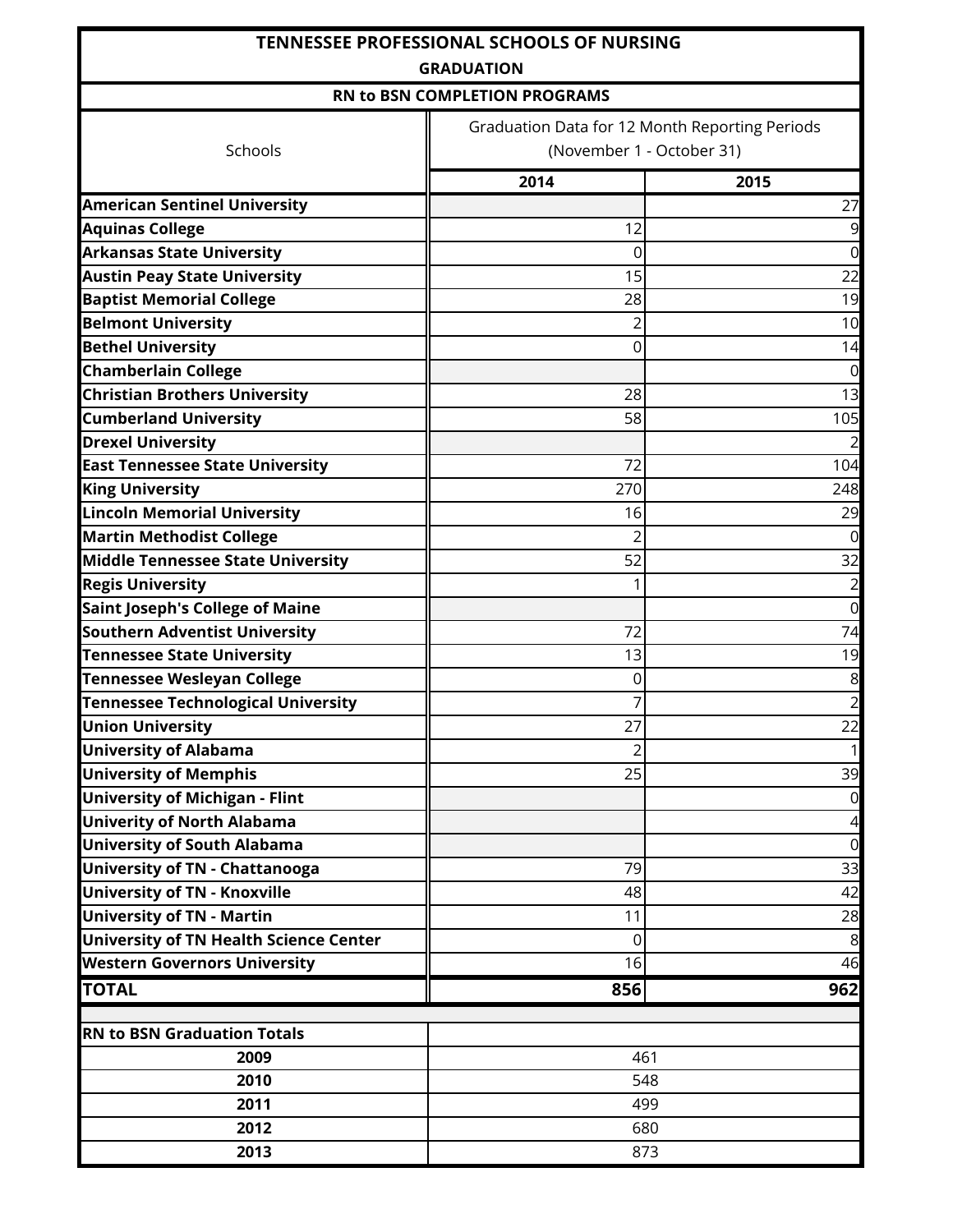| <b>TENNESSEE PROFESSIONAL SCHOOLS OF NURSING</b> |                                                |      |                |              |  |  |
|--------------------------------------------------|------------------------------------------------|------|----------------|--------------|--|--|
|                                                  | <b>GRADUATION</b>                              |      |                |              |  |  |
|                                                  | <b>MASTERS PROGRAMS</b>                        |      |                |              |  |  |
|                                                  | Graduation Data for 12 Month Reporting Periods |      |                |              |  |  |
| Schools                                          | (November 1 - October 31)                      |      |                |              |  |  |
|                                                  | 2012                                           | 2013 | 2014           | 2015         |  |  |
| <b>American Sentinel University</b>              |                                                |      |                | 7            |  |  |
| <b>Aquinas College</b>                           |                                                |      |                | 10           |  |  |
| <b>Austin Peay State University</b>              | 21                                             | 39   | 40             | 60           |  |  |
| <b>Belmont University</b>                        | 18                                             | 27   | 28             | 27           |  |  |
| <b>Carson Newman College</b>                     | 16                                             | 8    | 20             | 16           |  |  |
| <b>Chamberlain College</b>                       |                                                |      |                | 0            |  |  |
| <b>Cumberland University</b>                     |                                                |      |                | $\mathbf 0$  |  |  |
| <b>Drexel University</b>                         |                                                |      |                | $\mathbf 0$  |  |  |
| <b>East Tennessee State University</b>           | 51                                             | 75   | 75             | 80           |  |  |
| <b>Frontier Nursing University</b>               |                                                | 21   | 22             | 23           |  |  |
| <b>King University</b>                           | 19                                             | 50   | 49             | 53           |  |  |
| <b>Lincoln Memorial University</b>               | 58                                             | 62   | 80             | 62           |  |  |
| <b>Maryville University</b>                      |                                                |      |                | $\Omega$     |  |  |
| Middle Tennessee School of Anesthesia            | 71                                             | 69   | 67             | 65           |  |  |
| <b>Middle Tennessee State University</b>         | 15                                             | 44   | 62             | 92           |  |  |
| <b>Regis University</b>                          |                                                |      |                | $\mathbf 0$  |  |  |
| <b>Saint Joseph's College of Maine</b>           |                                                |      |                | $\mathbf 0$  |  |  |
| <b>Samford University</b>                        |                                                |      | 3              | 4            |  |  |
| <b>Southern Adventist University</b>             | 42                                             | 121  | 67             | 81           |  |  |
| <b>St. Louis University</b>                      |                                                |      |                | 1            |  |  |
| <b>Tennessee State University</b>                | 158                                            | 106  | 202            | 230          |  |  |
| <b>Tennessee Technological University</b>        | 10                                             | 14   | 19             | 42           |  |  |
| <b>Union University</b>                          | 62                                             | 76   | 77             | 52           |  |  |
| <b>University of Alabama</b>                     |                                                |      | $\overline{2}$ | 1            |  |  |
| <b>University of Alabama - Birmingham</b>        |                                                |      |                | 13           |  |  |
| <b>University of Arkansas</b>                    |                                                |      |                | 12           |  |  |
| <b>University of North Alabama</b>               |                                                |      |                | $\mathbf{1}$ |  |  |
| <b>University of South Alabama</b>               |                                                |      |                | 19           |  |  |
| <b>University of Memphis</b>                     | 83                                             | 78   | 106            | 80           |  |  |
| <b>University of Michigan - Flint</b>            |                                                |      |                | 0            |  |  |
| <b>University of TN - Chattanooga</b>            | 41                                             | 36   | 42             | 42           |  |  |
| <b>University of TN - Knoxville</b>              | 45                                             | 50   | 50             | 52           |  |  |
| <b>University of TN Health Science Center</b>    | 3                                              | 81   | 68             | 30           |  |  |
| <b>Vanderbilt University</b>                     | 279                                            | 391  | 532            | 353          |  |  |
| <b>Western Governors University</b>              |                                                |      |                | 20           |  |  |
| <b>TOTAL</b>                                     | 992                                            | 1348 | 1611           | 1528         |  |  |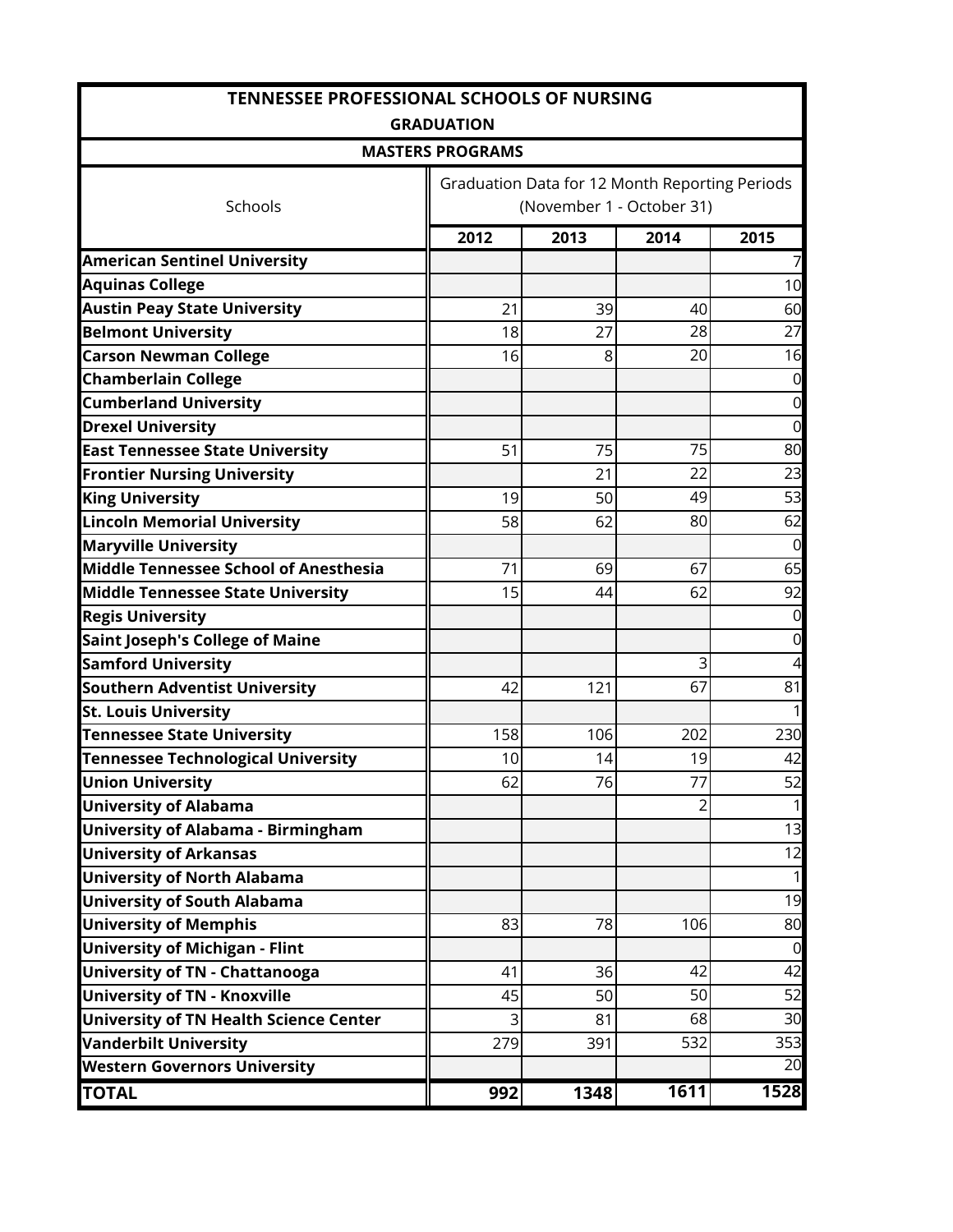| <b>TENNESSEE PROFESSIONAL NURSING PROGRAMS</b> |                     |                |      |                                                          |                |  |  |  |
|------------------------------------------------|---------------------|----------------|------|----------------------------------------------------------|----------------|--|--|--|
|                                                | <b>GRADUATION</b>   |                |      |                                                          |                |  |  |  |
| <b>DOCTORAL PROGRAMS</b>                       |                     |                |      |                                                          |                |  |  |  |
| Schools                                        | Program Type        |                |      | <b>Graduation Data for 12 Month Reporting</b><br>Periods |                |  |  |  |
|                                                | DNP/<br><b>DNAP</b> | PhD            | 2013 | 2014                                                     | 2015           |  |  |  |
| <b>American Sentinel University</b>            |                     | $\overline{0}$ |      |                                                          | 1              |  |  |  |
| <b>Arkansas State University</b>               | 0                   | 0              |      |                                                          | $\mathbf 0$    |  |  |  |
| <b>Belmont University</b>                      | $\overline{2}$      | 0              | 0    | 4                                                        | $\overline{a}$ |  |  |  |
| <b>Chamberlain College</b>                     | 0                   | 0              |      |                                                          | $\mathbf 0$    |  |  |  |
| <b>Drexel University</b>                       | 0                   | 0              |      |                                                          | $\mathbf 0$    |  |  |  |
| <b>East Tennessee State University</b>         | 11                  | 2              | 6    | 46                                                       | 13             |  |  |  |
| <b>Frontier Nursing University</b>             | $\overline{2}$      | $\overline{0}$ | 4    |                                                          | $\overline{a}$ |  |  |  |
| <b>King University</b>                         | 0                   | 0              |      | O                                                        | $\overline{0}$ |  |  |  |
| <b>Lincoln Memorial University</b>             | 0                   | 0              |      |                                                          | $\mathbf 0$    |  |  |  |
| <b>Maryville University</b>                    | 0                   | 0              |      |                                                          | $\mathbf 0$    |  |  |  |
| <b>Middle Tennessee School of Anesthesia</b>   | 8                   | 0              |      | 0                                                        | 8              |  |  |  |
| <b>Regis University</b>                        | 0                   | 0              |      |                                                          | $\overline{0}$ |  |  |  |
| <b>Southern Adventist University</b>           | 0                   | 0              | 0    | 6                                                        | $\mathbf 0$    |  |  |  |
| <b>St. Louis University</b>                    | 1                   | 0              |      |                                                          | 1              |  |  |  |
| <b>Union University</b>                        | 13                  | 0              | 18   | 35                                                       | 13             |  |  |  |
| <b>University of Alabama</b>                   | 7                   | 0              |      | 4                                                        | 7              |  |  |  |
| <b>University of Alabama - Birmingham</b>      | 3                   | $\overline{0}$ |      |                                                          | 3              |  |  |  |
| <b>University of Arkansas</b>                  | 5                   | 0              |      |                                                          | 5              |  |  |  |
| <b>University of Michigan - Flint</b>          | 0                   | 0              |      |                                                          | $\mathbf 0$    |  |  |  |
| <b>University of South Alabama</b>             | 9                   | $\overline{0}$ |      |                                                          | 9              |  |  |  |
| <b>University of TN - Chattanooga</b>          | 18                  | 0              | 10   | 11                                                       | 18             |  |  |  |
| University of TN - Knoxville                   | 4                   | 3              | 7    | 4                                                        | $\overline{7}$ |  |  |  |
| <b>University of TN Health Science Center</b>  | 75                  | $\overline{2}$ | 68   | 48                                                       | 77             |  |  |  |
| <b>Vanderbilt University</b>                   | 55                  | 0              | 53   | 54                                                       | 55             |  |  |  |
| <b>TOTAL</b>                                   | 214                 | $\overline{7}$ | 166  | 214                                                      | 221            |  |  |  |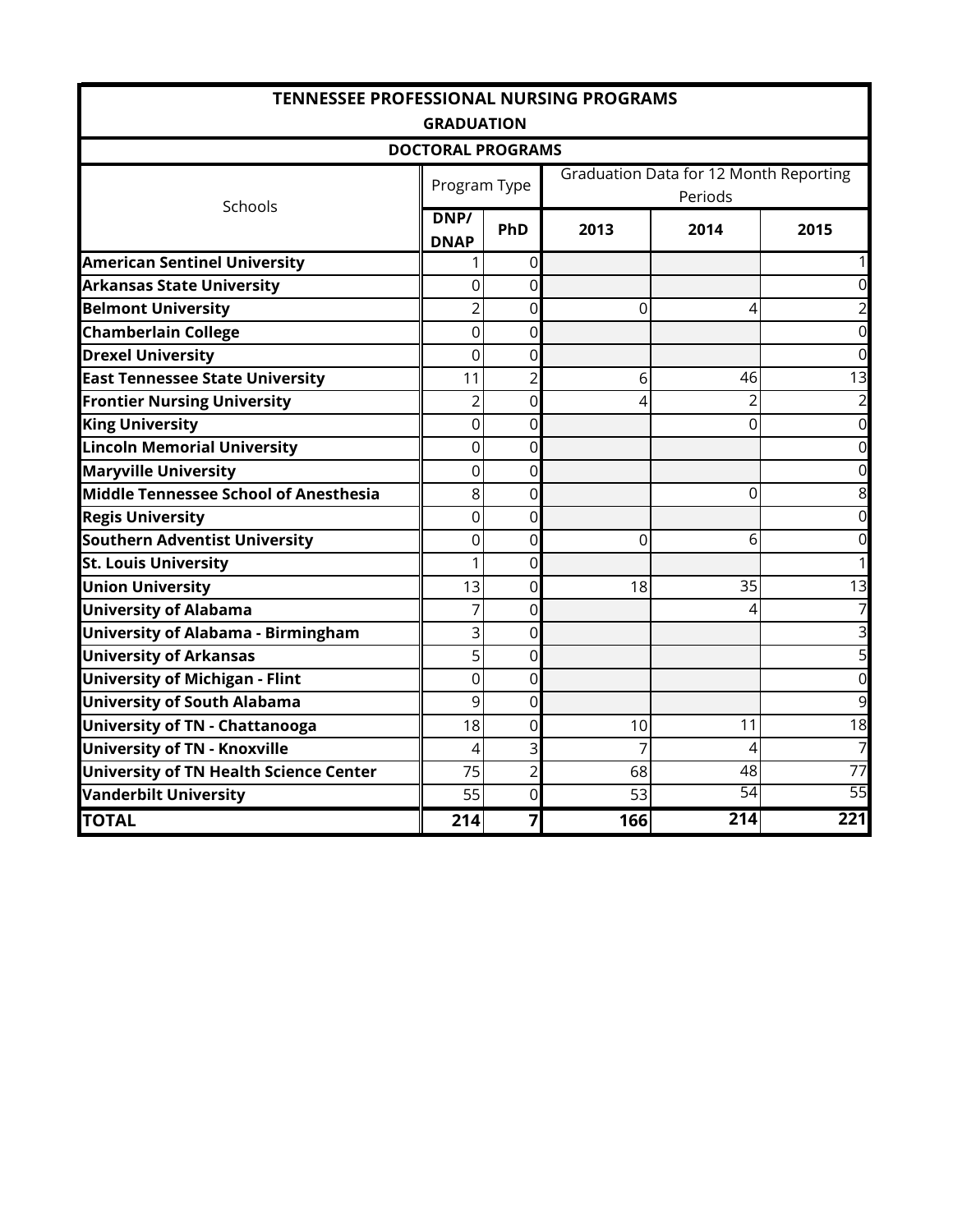| <b>TENNESSEE PROFESSIONAL SCHOOLS OF NURSING</b> |                                 |                       |                       |            |                     |
|--------------------------------------------------|---------------------------------|-----------------------|-----------------------|------------|---------------------|
|                                                  | <b>2015 ADDITIONAL DATA</b>     |                       |                       |            |                     |
|                                                  | <b>AD PROGRAMS</b>              |                       |                       |            |                     |
| Schools                                          | <b>Nursing</b><br>Accreditation | <b>Predictor Test</b> | Acceptable<br>Score   | Simulation | Fee for<br>Clinical |
| <b>Aquinas College</b>                           | <b>ACEN</b>                     | Kaplan                | 65                    | $0 - 24%$  | <b>No</b>           |
| <b>Chattanooga State Community College</b>       | <b>ACEN</b>                     | none                  | none                  | $0 - 24%$  | No                  |
| <b>Cleveland State Community College</b>         | <b>ACEN</b>                     | Kaplan                | benchmark             | $0 - 24%$  | <b>No</b>           |
| <b>Columbia State Community College</b>          | <b>ACEN</b>                     | none                  | none                  | $0 - 24%$  | <b>No</b>           |
| <b>Concorde Career College</b>                   | none                            | ATI                   | 70%                   | 25-49%     | <b>No</b>           |
| <b>Dyersburg State Community College</b>         | <b>ACEN</b>                     | ATI/HESI              | >85% / 925            | $0 - 24%$  | <b>No</b>           |
| <b>Excelsior College</b>                         | <b>ACEN</b>                     | none                  | none                  | $0 - 24%$  | No                  |
| <b>Fortis Institute</b>                          | none                            | Kaplan                | 65                    | 25-49%     | <b>No</b>           |
| <b>ITT Technical Institute</b>                   | none                            | <b>HESI</b>           | 850                   | $0 - 24%$  | No                  |
| <b>Jackson State Community College</b>           | <b>ACEN</b>                     | ATI/HESI              | 95%                   | $0 - 24%$  | No                  |
| <b>Lincoln Memorial University</b>               | <b>ACEN</b>                     | ATI                   | 92%                   | 0-24%      | No                  |
| <b>Motlow State Community College</b>            | <b>ACEN</b>                     | <b>HESI</b>           | 850                   | $0 - 24%$  | Yes                 |
| <b>Nashville State Community College</b>         | <b>ACEN</b>                     | Kaplan                | 57=90th<br>percentile | $0 - 24%$  | <b>No</b>           |
| <b>Northeast State Community College</b>         | <b>ACEN</b>                     | <b>HESI</b>           | 900                   | $0 - 24%$  | <b>No</b>           |
| <b>Pellissippi State Community College</b>       | <b>ACEN</b>                     | ATI                   | 89%                   | 0-24%      | <b>No</b>           |
| <b>Roane State Community College</b>             | <b>ACEN</b>                     | <b>HESI</b>           | 800                   | 0-24%      | N <sub>o</sub>      |
| <b>Southern Adventist University</b>             | <b>ACEN</b>                     | Kaplan                | 60th percentile       | $0 - 24%$  | <b>No</b>           |
| <b>Southwest Tennessee Community College</b>     | <b>ACEN</b>                     | <b>HESI</b>           | 950                   | $0 - 24%$  | Yes                 |
| <b>Tennessee State University</b>                | <b>ACEN</b>                     | Kaplan                | 70%                   | $0 - 24%$  | <b>No</b>           |
| <b>Walters State Community College</b>           | <b>ACEN</b>                     | <b>HESI</b>           | 900                   | 0-24%      | <b>No</b>           |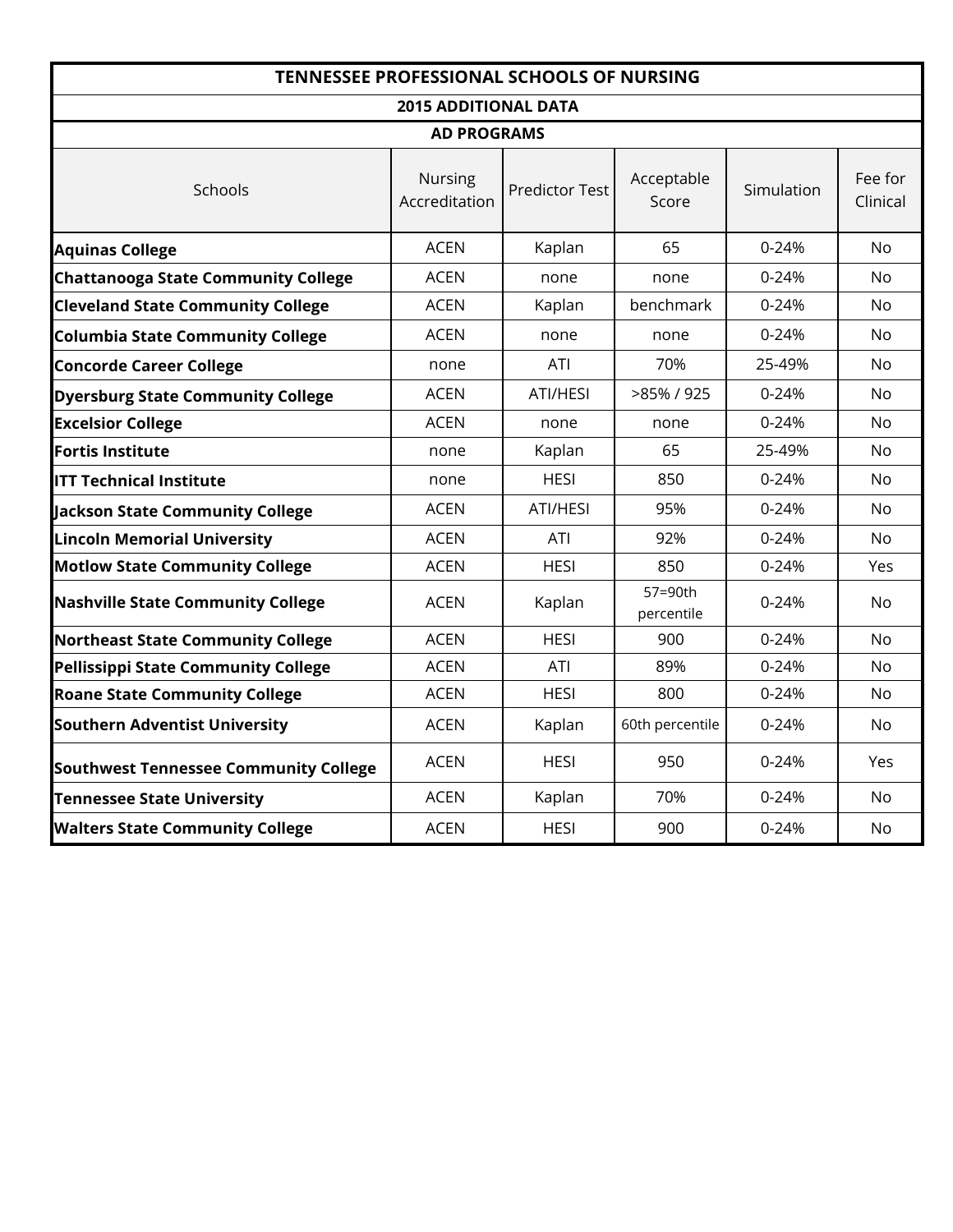| <b>TENNESSEE PROFESSIONAL SCHOOLS OF NURSING</b>             |                          |                                         |                                       |            |                     |  |  |
|--------------------------------------------------------------|--------------------------|-----------------------------------------|---------------------------------------|------------|---------------------|--|--|
| <b>2015 ADDITIONAL DATA</b>                                  |                          |                                         |                                       |            |                     |  |  |
|                                                              |                          | <b>BSN PROGRAMS - INITIAL LICENSURE</b> |                                       |            |                     |  |  |
| Schools                                                      | Nursing<br>Accreditation | <b>Predictor Test</b>                   | Acceptable<br>Score                   | Simulation | Fee for<br>Clinical |  |  |
| <b>Aquinas College</b>                                       | <b>ACEN</b>              | Kaplan                                  | 65                                    | 0-24%      | <b>No</b>           |  |  |
| <b>Austin Peay State University</b>                          | <b>ACEN</b>              | ATI                                     | not reported                          | 25-49%     | Yes                 |  |  |
| <b>Baptist Memorial College</b>                              | <b>CCNE</b>              | ATI                                     | 72.7=95%<br>prediction for<br>success | $0 - 24%$  | No                  |  |  |
| <b>Belmont University</b>                                    | <b>CCNE</b>              | HESI/Kaplan                             | 900/65                                | $0 - 24%$  | <b>No</b>           |  |  |
| <b>Bethel University</b>                                     | <b>CCNE</b>              | ATI                                     | 91% probability<br>of passing         | $0 - 24%$  | No                  |  |  |
| <b>Carson Newman University</b>                              | <b>CCNE</b>              | ATI                                     | 77%                                   | $0 - 24%$  | No                  |  |  |
| <b>Cumberland University</b>                                 | <b>CCNE</b>              | Kaplan                                  | 61                                    | $0 - 24%$  | No                  |  |  |
| <b>East TN State University</b>                              | <b>CCNE</b>              | ATI                                     | 83                                    | 0-24%      | No                  |  |  |
| <b>Freed-Hardeman University</b>                             | <b>CCNE</b>              | ATI                                     | 95%                                   | 0-24%      | No.                 |  |  |
| <b>King University</b>                                       | <b>CCNE</b>              | Kaplan                                  | 61                                    | $0 - 24%$  | No                  |  |  |
| <b>Lee University</b>                                        | <b>CCNE</b>              | ATI                                     | <b>TBD</b>                            | $0 - 24%$  | No.                 |  |  |
| <b>Lincoln Memorial University</b>                           | <b>ACEN</b>              | ATI                                     | 92%                                   | $0 - 24%$  | <b>No</b>           |  |  |
| <b>Lipscomb University</b>                                   | <b>ACEN</b>              | Kaplan                                  | 61                                    | 0-24%      | No.                 |  |  |
| <b>Marian University</b>                                     | <b>CCNE</b>              | Kaplan                                  | 60%                                   | $0 - 24%$  | <b>No</b>           |  |  |
| <b>Martin Methodist College</b>                              | <b>CCNE</b>              | <b>HESI</b>                             | 900                                   | $0 - 24%$  | No                  |  |  |
| <b>Middle Tennessee State University</b>                     | <b>CCNE</b>              | <b>HESI</b>                             | not reported                          | 0-24%      | No                  |  |  |
| <b>Milligan College</b>                                      | <b>CCNE</b>              | <b>ATI</b>                              | 74                                    | 0-24%      | No                  |  |  |
| <b>South College</b>                                         | <b>ACEN</b>              | ATI                                     | 93%                                   | 0-24%      | No                  |  |  |
| <b>Tennessee State University</b>                            | <b>ACEN</b>              | Kaplan                                  | 70%                                   | 0-24%      | No                  |  |  |
| <b>Tennessee Tech University</b>                             | <b>CCNE</b>              | <b>HESI</b>                             | 850                                   | $0 - 24%$  | No                  |  |  |
| <b>Tennessee Weselyn College</b>                             | <b>CCNE</b>              | <b>HESI</b>                             | 850                                   | $0 - 24%$  | No                  |  |  |
| <b>Trevecca Nazarene University</b>                          | <b>CCNE</b>              | HESI/Kaplan                             | 900/65                                | $0 - 24%$  | No                  |  |  |
| <b>Tusculum College</b>                                      | none                     | <b>HESI</b>                             | 750                                   | $0 - 24%$  | No                  |  |  |
| <b>Union University</b>                                      | <b>CCNE</b>              | ATI                                     | 95                                    | 25-49%     | Yes                 |  |  |
| <b>University of TN- Chattanooga</b>                         | <b>CCNE</b>              | ATI                                     | 90% probability<br>of passing         | $0 - 24%$  | No                  |  |  |
| <b>University of TN- Knoxville</b>                           | <b>CCNE</b>              | <b>HESI</b>                             | 850                                   | 24-49%     | No                  |  |  |
| <b>University of TN- Martin</b>                              | <b>ACEN</b>              | Kaplan/Nrsg<br>Assessment               | 65%/70%                               | $0 - 24%$  | No                  |  |  |
| <b>University of TN Health Science Center</b>                | <b>CCNE</b>              | ATI                                     | 95%                                   | $0 - 24%$  | Yes                 |  |  |
| <b>University of Memphis</b>                                 | <b>CCNE</b>              | none                                    | n/a                                   | 0-24%      | No                  |  |  |
| <b>Vanderbilt University</b><br><b>MSN Initial Licensure</b> | <b>ACEN</b>              | <b>HESI</b>                             | 900                                   | 0-24%      | No                  |  |  |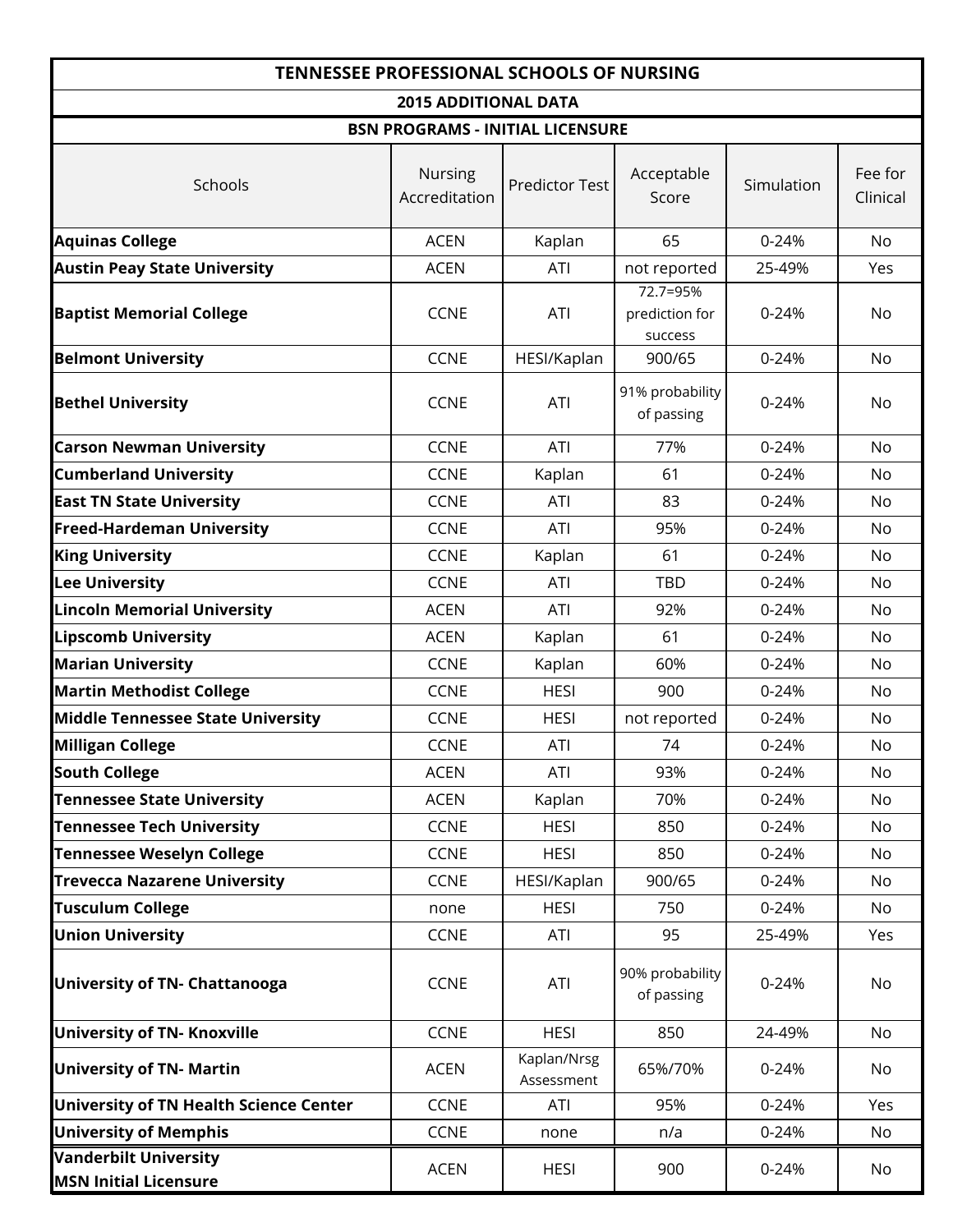| <b>TENNESSEE PROFESSIONAL SCHOOLS OF NURSING</b> |                           |  |  |  |  |
|--------------------------------------------------|---------------------------|--|--|--|--|
| <b>2015 CLINICAL HOURS</b>                       |                           |  |  |  |  |
| <b>RN to BSN PROGRAMS</b>                        |                           |  |  |  |  |
| Schools                                          | <b>Clinical Hours</b>     |  |  |  |  |
| <b>American Sentinel University</b>              | 90                        |  |  |  |  |
| <b>Aquinas College</b>                           | Clinically based projects |  |  |  |  |
| <b>Arkansas State University</b>                 | 84                        |  |  |  |  |
| <b>Austin Peay State University</b>              | 168                       |  |  |  |  |
| <b>Baptist Memorial College of Hith Sciences</b> | 180                       |  |  |  |  |
| <b>Belmont University</b>                        | 216                       |  |  |  |  |
| <b>Bethel University</b>                         | 240                       |  |  |  |  |
| <b>Carson Newman College</b>                     | 202                       |  |  |  |  |
| <b>Chamberlain College</b>                       | 90                        |  |  |  |  |
| <b>Christian Brothers University</b>             | 180                       |  |  |  |  |
| <b>Cumberland University</b>                     | Clinically based projects |  |  |  |  |
| <b>Drexel University</b>                         | 42                        |  |  |  |  |
| <b>East Tennessee State University</b>           | 120                       |  |  |  |  |
| <b>Freed-Hardeman University</b>                 | 315                       |  |  |  |  |
| <b>King University</b>                           | 67                        |  |  |  |  |
| <b>Lee University</b>                            | 90                        |  |  |  |  |
| <b>Lincoln Memorial University</b>               | 180                       |  |  |  |  |
| <b>Martin Methodist College</b>                  | 45                        |  |  |  |  |
| Middle Tennessee State University                | 180                       |  |  |  |  |
| <b>Milligan College</b>                          | 296                       |  |  |  |  |
| <b>Regis University</b>                          | 45                        |  |  |  |  |
| <b>Saint Joseph's College of Maine</b>           | 135                       |  |  |  |  |
| <b>South College</b>                             | 330                       |  |  |  |  |
| <b>Southern Adventist University</b>             | 135                       |  |  |  |  |
| <b>Tennessee State University</b>                | 120                       |  |  |  |  |
| <b>Tennessee Technological University</b>        | $315*$                    |  |  |  |  |
| <b>Tennessee Wesleyan College</b>                | 270                       |  |  |  |  |
| <b>Tusculum College</b>                          | 90                        |  |  |  |  |
| <b>Union University</b>                          | 80                        |  |  |  |  |
| <b>University of Alabama</b>                     | 61                        |  |  |  |  |
| <b>University of Arkansas</b>                    | 75                        |  |  |  |  |
| <b>University of Memphis</b>                     | 156                       |  |  |  |  |
| <b>University of Michigan - Flint</b>            | 168                       |  |  |  |  |
| <b>University of Northern Alabama</b>            | 72                        |  |  |  |  |
| <b>University of South Alabama</b>               | 120                       |  |  |  |  |
| <b>University of TN - Chattanooga</b>            | 120                       |  |  |  |  |
| <b>University of TN - Knoxville</b>              | 140                       |  |  |  |  |
| <b>University of TN - Martin</b>                 | 275                       |  |  |  |  |
| <b>University of TN Health Science Center</b>    | 45                        |  |  |  |  |
| <b>Western Governors University Tennessee</b>    | 90                        |  |  |  |  |
| * Can receive experiential credit                |                           |  |  |  |  |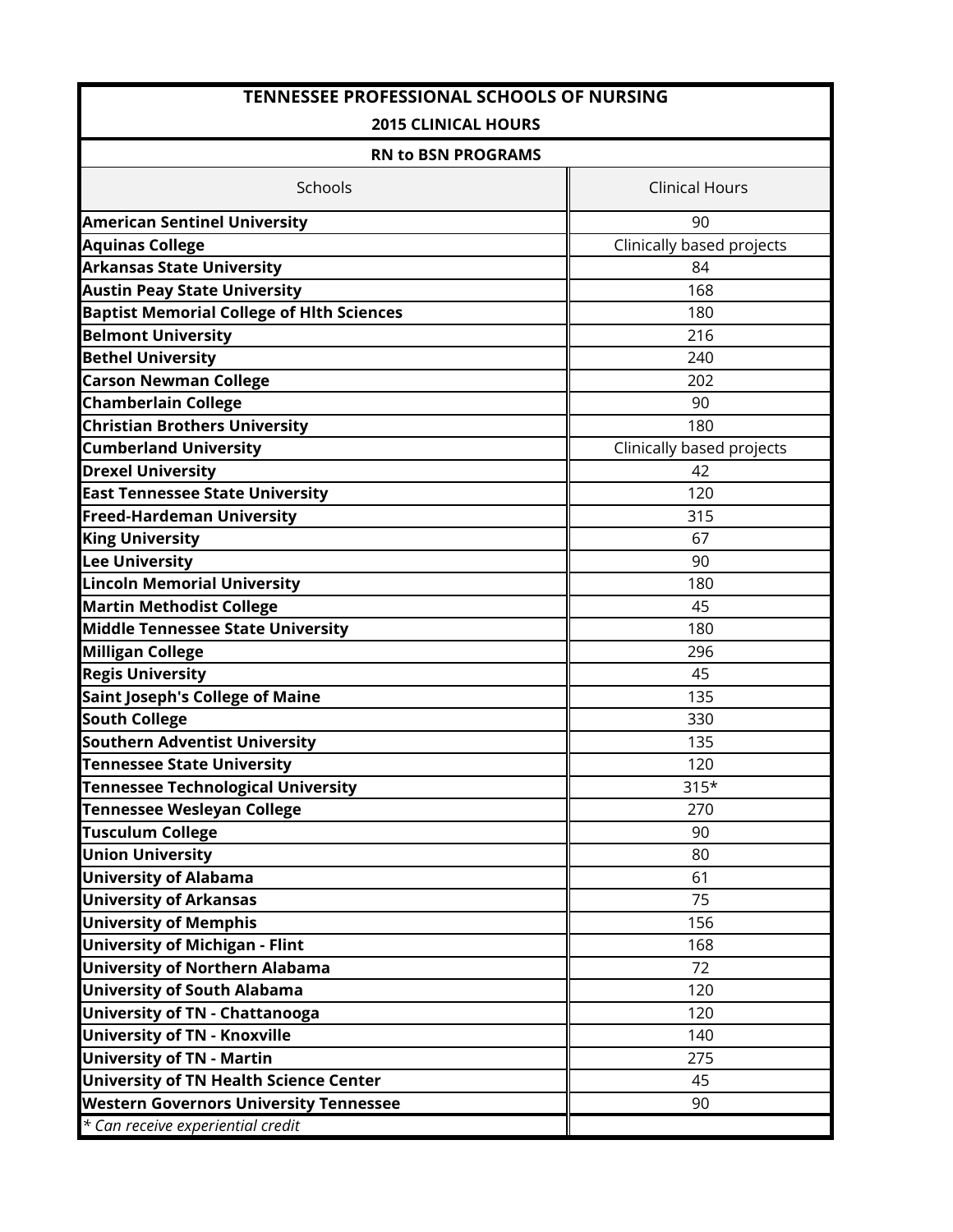## **TENNESSEE PROFESSIONAL SCHOOLS OF NURSING 2015 ANNUAL REPORT FULL-TIME FACULTY**

|                                                        | Full-time faculty |         | Age of faculty   |                |                |                |                     |                  |  |  |  |
|--------------------------------------------------------|-------------------|---------|------------------|----------------|----------------|----------------|---------------------|------------------|--|--|--|
| Schools                                                | Vacancy           | Number  | <30 yr           | $31 - 40$      | 41-50          | $51 - 60$      | 61-70               | >70 yr           |  |  |  |
| <b>American Sentinel University</b>                    |                   | 16      | 0                | 2              |                | 6              | 3                   |                  |  |  |  |
| <b>Aquinas College</b>                                 |                   | 12      |                  |                | ⊿              | 3              |                     |                  |  |  |  |
| <b>Arkansas State University</b>                       | 0                 | 11      | 2                |                | 0              | 4              |                     |                  |  |  |  |
| <b>Austin Peay State University</b>                    |                   | 21      | 0                | 3              | 6              | 6              | 6                   |                  |  |  |  |
| <b>Baptist Memorial College</b>                        |                   | 30      | 0                | 3              | 8              | 6              | 13                  |                  |  |  |  |
| <b>Belmont University</b>                              | 0                 | 37      | 1                | 8              | 8              | 12             | 8                   |                  |  |  |  |
| <b>Bethel University</b>                               | 0                 | 8       | 2                | 0              | 0              | 6              | 0                   | 0                |  |  |  |
| <b>Carson Newman University</b>                        | 0                 | 13      |                  | 0              | $\Omega$       | 8              | 4                   |                  |  |  |  |
| <b>Chamberlain College</b>                             | 0                 | 0       | n/a              | n/a            | n/a            | n/a            | n/a                 | n/a              |  |  |  |
| <b>Chattanooga State Community</b>                     |                   |         |                  |                |                |                |                     |                  |  |  |  |
| <b>College</b><br><b>Christian Brothers University</b> | 0                 | 17<br>3 | 0                | 0<br>0         | 0<br>0         | 14             | 2<br>$\overline{2}$ | 0<br>0           |  |  |  |
| <b>Cleveland State Community College</b>               |                   | 11      |                  |                |                |                |                     |                  |  |  |  |
| <b>Columbia State Community College</b>                | 0<br>0            | 14      | 0<br>0           | 3<br>3         | 4<br>2         | 4              | 3<br>4              | 0                |  |  |  |
| <b>Concorde Career College</b>                         | 0                 | 0       | 0                | 0              | 4              | $\overline{2}$ | 0                   |                  |  |  |  |
| <b>Cumberland University</b>                           | 0                 | 16      | 0                | 0              | 4              | 6              | 4                   |                  |  |  |  |
| <b>Drexel University</b>                               |                   | 100     | 0                | 0              | 0              | 0              | $\overline{0}$      | 0                |  |  |  |
| <b>Dyersburg State Community College</b>               | 0                 | 10      | 0                | 4              | 5              | 1              | 0                   | 0                |  |  |  |
| <b>East Tennessee State University</b>                 | 4                 | 50      | 1                | 4              | 14             | 18             | 13                  | 0                |  |  |  |
| <b>Excelsior College</b>                               |                   | 12      | 0                | 0              | 0              | 11             | 1                   |                  |  |  |  |
| <b>Fortis Institute</b>                                |                   | 3       | 0                | 0              | 3              | 0              | 0                   |                  |  |  |  |
| <b>Freed-Hardeman University</b>                       | 0                 | 6       | 0                | 3              | 3              | 0              | 0                   | 0                |  |  |  |
| <b>Frontier Nursing University</b>                     | 0                 | 4       | 0                | 0              |                |                |                     | 0                |  |  |  |
| <b>ITT Technical Institute</b>                         |                   | 5       | O                |                |                |                |                     |                  |  |  |  |
| Jackson State Community College                        |                   | 22      | 1                | 5              | 9              | 7              | 0                   | 0                |  |  |  |
| <b>King University</b>                                 | 3                 | 27      | 2                | 0              | 13             | 9              | $\overline{2}$      |                  |  |  |  |
| <b>Lee University</b>                                  | 0                 | 6       | 0                | 0              | 3              | 3              | 0                   | 0                |  |  |  |
| <b>Lincoln Memorial University</b>                     | 2                 | 55      | 0                | 0              | $\Omega$       | 0              | 0                   | 0                |  |  |  |
| <b>Lipscomb University</b>                             | 0                 | 10      | 2                | 3              | 2              | 2              | 1                   | $\mathbf 0$      |  |  |  |
| <b>Marian University</b>                               | 0                 | 15      | 0                | $\overline{2}$ | 3              | 5              | 4                   |                  |  |  |  |
| <b>Martin Methodist College</b>                        | 2                 |         | 0                | 0              | 0              | 6              |                     | 0                |  |  |  |
| <b>Maryville University</b>                            | 2                 | 26      | 0                | 5              | 10             | 11             | 0                   | $\boldsymbol{0}$ |  |  |  |
| Middle Tennessee School of<br>Anesthesia               | 0                 | 6       | $\boldsymbol{0}$ | $\overline{0}$ | $\overline{2}$ | 4              | 0                   | $\mathbf 0$      |  |  |  |
| Middle Tennessee State University                      | 4                 | 26      | $\overline{0}$   | 5 <sub>l</sub> | 7              | 10             | 4                   | 0                |  |  |  |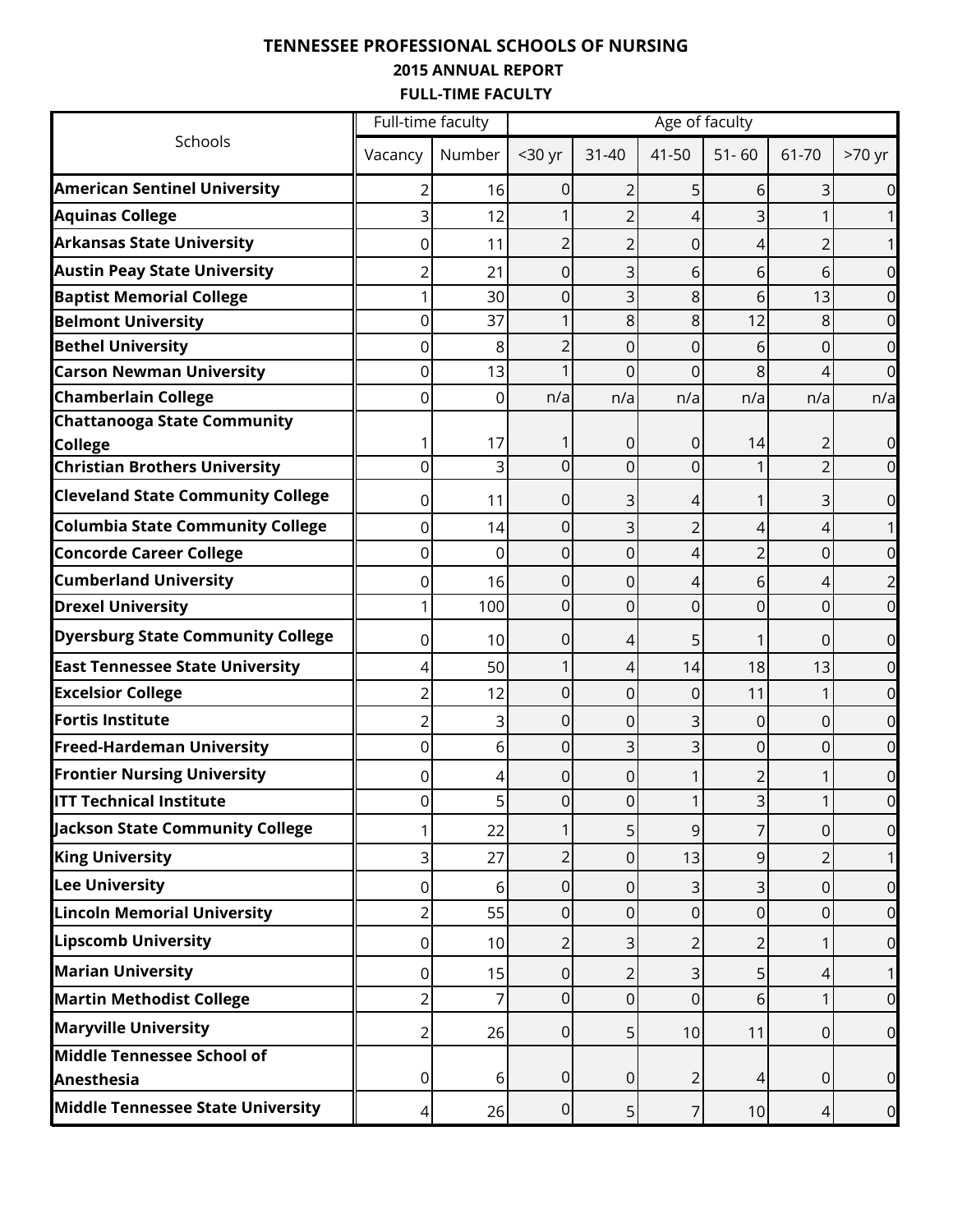## **TENNESSEE PROFESSIONAL SCHOOLS OF NURSING 2015 ANNUAL REPORT FULL-TIME FACULTY**

|                                                      | Full-time faculty |               | Age of faculty |                         |                |                |                |                |  |  |  |
|------------------------------------------------------|-------------------|---------------|----------------|-------------------------|----------------|----------------|----------------|----------------|--|--|--|
|                                                      | Vacancy           | <b>Number</b> | <30 yr         | $31 - 40$               | 41-50          | $51 - 60$      | 61-70          | >70 yr         |  |  |  |
| <b>Milligan College</b>                              |                   | 9             | 0              |                         | 3              | 3              | 2              |                |  |  |  |
| <b>Motlow State Community College</b>                |                   | 11            | 0              | 0                       | 2              | 7              |                |                |  |  |  |
| <b>Nashville State Community College</b>             | 0                 | 6             | 0              | $\overline{2}$          |                | $\overline{2}$ | 1              |                |  |  |  |
| <b>Northeast State Community College</b>             | 0                 | 9             |                | 3                       | 2              | 2              | 1              | 0              |  |  |  |
| Pellissippi State Community College                  | 0                 | 12            | 0              |                         | 2              | 7              | 2              | 0              |  |  |  |
| <b>Regis University</b>                              |                   | 11            | 0              | 0                       | $\overline{2}$ | 3              | 6              |                |  |  |  |
| <b>Roane State Community College</b>                 | 0                 | 14            | 0              |                         | 3              | 6              | 4              | 0              |  |  |  |
| <b>Saint Joseph's College of Maine</b>               | 0                 | 0             | 0              | 0                       | 0              | 0              | 0              | 0              |  |  |  |
| <b>Samford University</b>                            | 0                 | 42            |                |                         | 16             | 8              | 8              |                |  |  |  |
| <b>South College</b>                                 | 0                 | 9             | 0              | 2                       | 2              | $\overline{2}$ | 3              | 0              |  |  |  |
| <b>Southern Adventist University</b>                 | 0                 | 0             | 0              |                         | 9              | 10             | 4              | 0              |  |  |  |
| Southwest Tennessee Community<br><b>College</b>      | 5                 | 11            | 0              | 3                       | 1              | 3              | 4              | 0              |  |  |  |
| <b>St. Louis University</b>                          |                   | 23            | 0              | 4                       | 4              | 14             | 0              | 0              |  |  |  |
| <b>Tennessee State University</b>                    |                   | 27            |                | 5                       | 3              | 9              | 9              | 0              |  |  |  |
| <b>Tennessee Technological University</b>            |                   | 19            | 0              | 2                       | 5              | 11             | 1              | 0              |  |  |  |
| <b>Tennessee Wesleyan College</b>                    | 0                 | 9             | 0              |                         | $\overline{2}$ | 5              |                | 0              |  |  |  |
| Trevecca Nazarene University*                        |                   |               |                |                         |                |                |                |                |  |  |  |
| <b>Tusculum College</b>                              | 0                 | 3             | 0              | 0                       | 0              | 2              | 1              | 0              |  |  |  |
| <b>Union University</b>                              |                   | 41            | 0              | 11                      | 12             | 13             | 4              |                |  |  |  |
| <b>University of Alabama</b>                         | 2                 | 32            |                | 6                       | 8              | 7              | 10             | 0              |  |  |  |
| University of Alabama - Birmingham                   | 0                 | 5             | 0              |                         | $\overline{2}$ | $\overline{2}$ | 0              | 0              |  |  |  |
| <b>University of Arkansas</b>                        |                   | 34            | 0              | 8                       | 8              | 11             | 7              | 0              |  |  |  |
| <b>University of Michigan - Flint</b>                | 0                 | 28            | $\mathsf 0$    | 0                       | 4              | 11             | 11             | $\overline{c}$ |  |  |  |
| <b>University of Northern Alabama</b>                |                   | 24            | $\overline{0}$ | $\sigma$                | 7              | 5              | 5 <sup>1</sup> | 1              |  |  |  |
| <b>University of South Alabama</b>                   | 0                 | 18            |                | 3                       | 4              | 6              | 4              | $\overline{0}$ |  |  |  |
| <b>University of TN - Chattanooga</b>                | 3                 | 24            |                | 10                      | 3              | 6              | 5 <sup>1</sup> | $\overline{0}$ |  |  |  |
| <b>University of TN - Health Science</b>             |                   |               |                |                         |                |                |                |                |  |  |  |
| <b>Center</b><br><b>University of TN - Knoxville</b> | 8<br>4            | 42<br>56      | $\pmb{0}$<br>2 | 6<br>8                  | 14<br>10       | 15<br>17       | 7<br>18        | $\mathbf 0$    |  |  |  |
| <b>University of TN - Martin</b>                     | 0                 | 17            | 1              | $\overline{\mathsf{c}}$ | 4              | 5              | 4              | $\mathbf 0$    |  |  |  |
| <b>University of TN - Memphis</b>                    | $\overline{2}$    | 58            | 0              | 12                      | 15             | 19             | 12             | $\overline{0}$ |  |  |  |
| <b>Vanderbilt University</b>                         | 0                 | 254           | 17             | 79                      | 56             | 63             | 38             |                |  |  |  |
| <b>Walters State Community College</b>               | 0                 | 21            | 0              | 3                       | 6              | 8              | $\overline{3}$ |                |  |  |  |
| <b>Western Governors University TN</b>               | 0                 | 33            |                | 7                       | 6              | 15             | $\overline{3}$ |                |  |  |  |
| <b>TOTALS</b>                                        | 74                | 1501          | 41             | 253                     | 337            | 468            | 259            | 18             |  |  |  |
| *Belmont faculty                                     |                   |               |                |                         |                |                |                |                |  |  |  |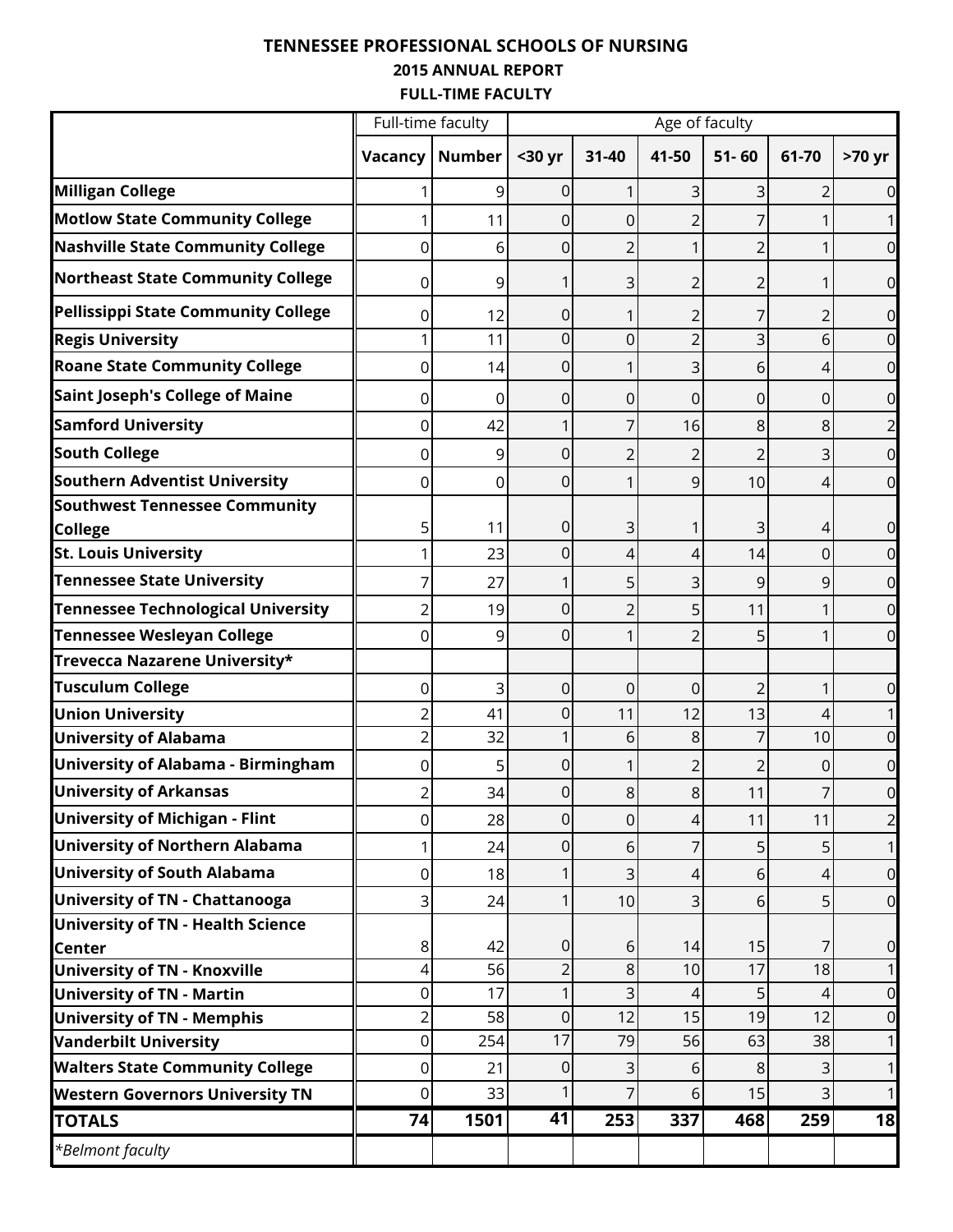## **TENNESSEE PROFESSIONAL SCHOOLS OF NURSING 2015 ANNUAL REPORT PART-TIME FACULTY**

|                                              | Part-time faculty |        | Age of faculty |           |                |                |                |        |  |  |  |  |
|----------------------------------------------|-------------------|--------|----------------|-----------|----------------|----------------|----------------|--------|--|--|--|--|
| Schools                                      | Vacancy           | Number | <30 yr         | $31 - 40$ | 41-50          | $51 - 60$      | 61-70          | >70 yr |  |  |  |  |
| <b>American Sentinel University</b>          | 0                 | 72     | 0              | 7         | 10             | 14             |                |        |  |  |  |  |
| <b>Aquinas College</b>                       | 0                 | 17     |                | 8         | 2              |                |                |        |  |  |  |  |
| <b>Arkansas State University</b>             | 0                 | 0      | 0              | 0         | 0              | 0              | 0              |        |  |  |  |  |
| <b>Austin Peay State University</b>          | 0                 | 25     | 7              |           | 4              | 6              |                |        |  |  |  |  |
| <b>Baptist Memorial College</b>              | 0                 | 23     | 0              |           |                |                | 2              |        |  |  |  |  |
| <b>Belmont University</b>                    | 0                 | 62     | 14             | 27        | 9              | 6              | 6              |        |  |  |  |  |
| <b>Bethel University</b>                     | 0                 |        | 0              | 0         | 0              |                | 0              |        |  |  |  |  |
| <b>Carson Newman University</b>              | 0                 | 14     | 3              |           | 5              |                | 2              |        |  |  |  |  |
| <b>Chamberlain College</b>                   | 0                 | 19     | 0              | 4         | 6              | 6              | $\overline{2}$ | 0      |  |  |  |  |
| <b>Chattanooga State Community College</b>   | 0                 | 18     |                | 4         | 4              | 3              | 5              |        |  |  |  |  |
| <b>Christian Brothers University</b>         | 0                 | 2      | 0              | 0         | 1              |                | 0              | ი      |  |  |  |  |
| <b>Cleveland State Community College</b>     | 0                 | 16     |                | 8         | 5              |                | 0              |        |  |  |  |  |
| <b>Columbia State Community College</b>      | 0                 | 12     | 0              | 5         | 3              | 3              | 0              |        |  |  |  |  |
| <b>Concorde Career College</b>               | 0                 |        | 0              | 0         | 0              |                | 0              | 0      |  |  |  |  |
| <b>Cumberland University</b>                 | 0                 | 38     | 5              | 12        | 11             | 6              | 3              |        |  |  |  |  |
| <b>Drexel University</b>                     | 0                 | 9      |                |           |                |                |                |        |  |  |  |  |
| <b>Dyersburg State Community College</b>     | 0                 | 16     | $\mathbf 0$    | 7         | 4              | 3              | 2              | 0      |  |  |  |  |
| <b>East Tennessee State University</b>       | 0                 | 43     | 6              | 12        | 7              | 10             | 6              |        |  |  |  |  |
| <b>Excelsior College</b>                     | 0                 | 0      | 0              | 0         | 0              | 0              | 0              | 0      |  |  |  |  |
| <b>Fortis Institute</b>                      | $\overline{2}$    | 3      | 0              |           | $\overline{2}$ | 0              | $\mathbf 0$    | 0      |  |  |  |  |
| <b>Freed-Hardeman University</b>             | 0                 | 2      | 0              |           |                | 0              | 0              | 0      |  |  |  |  |
| <b>Frontier Nursing University</b>           | 0                 | 0      | 0              | 0         | 0              | 0              | 0              |        |  |  |  |  |
| <b>ITT Technical Institute</b>               | 0                 | 7      | $\overline{2}$ |           | 1              | 2              | 0              |        |  |  |  |  |
| Jackson State Community College              | 0                 | 3      | $\overline{2}$ | 0         | 0              | 0              | 1              | 0      |  |  |  |  |
| <b>King University</b>                       | 0                 | 60     | 0              | 8         | 37             | 15             | 0              | 0      |  |  |  |  |
| <b>Lee University</b>                        | 0                 |        | 0              | 0         | 0              | $\Omega$       |                | 0      |  |  |  |  |
| <b>Lincoln Memorial University</b>           | 0                 | 18     |                |           |                |                |                |        |  |  |  |  |
| <b>Lipscomb University</b>                   | 0                 | 0      | 4              | 12        | $\overline{2}$ | $\overline{2}$ | 0              | 0      |  |  |  |  |
| <b>Marian University</b>                     | 0                 | 28     | 5              | 9         | 5              | 6              | $\overline{2}$ |        |  |  |  |  |
| <b>Martin Methodist College</b>              | 0                 | 3      |                | 0         | $\overline{2}$ | 0              | 0              | 0      |  |  |  |  |
| <b>Maryville University</b>                  | 0                 | 4      | 0              | 2         | 0              | $\overline{2}$ | 0              | 0      |  |  |  |  |
| <b>Middle Tennessee School of Anesthesia</b> | 0                 | 8      | 0              | 3         | 1              | 3              | 0              |        |  |  |  |  |
| <b>Middle Tennessee State University</b>     | $\overline{0}$    | 16     | 0              | 7         | 4              | 2              | 3              | 0      |  |  |  |  |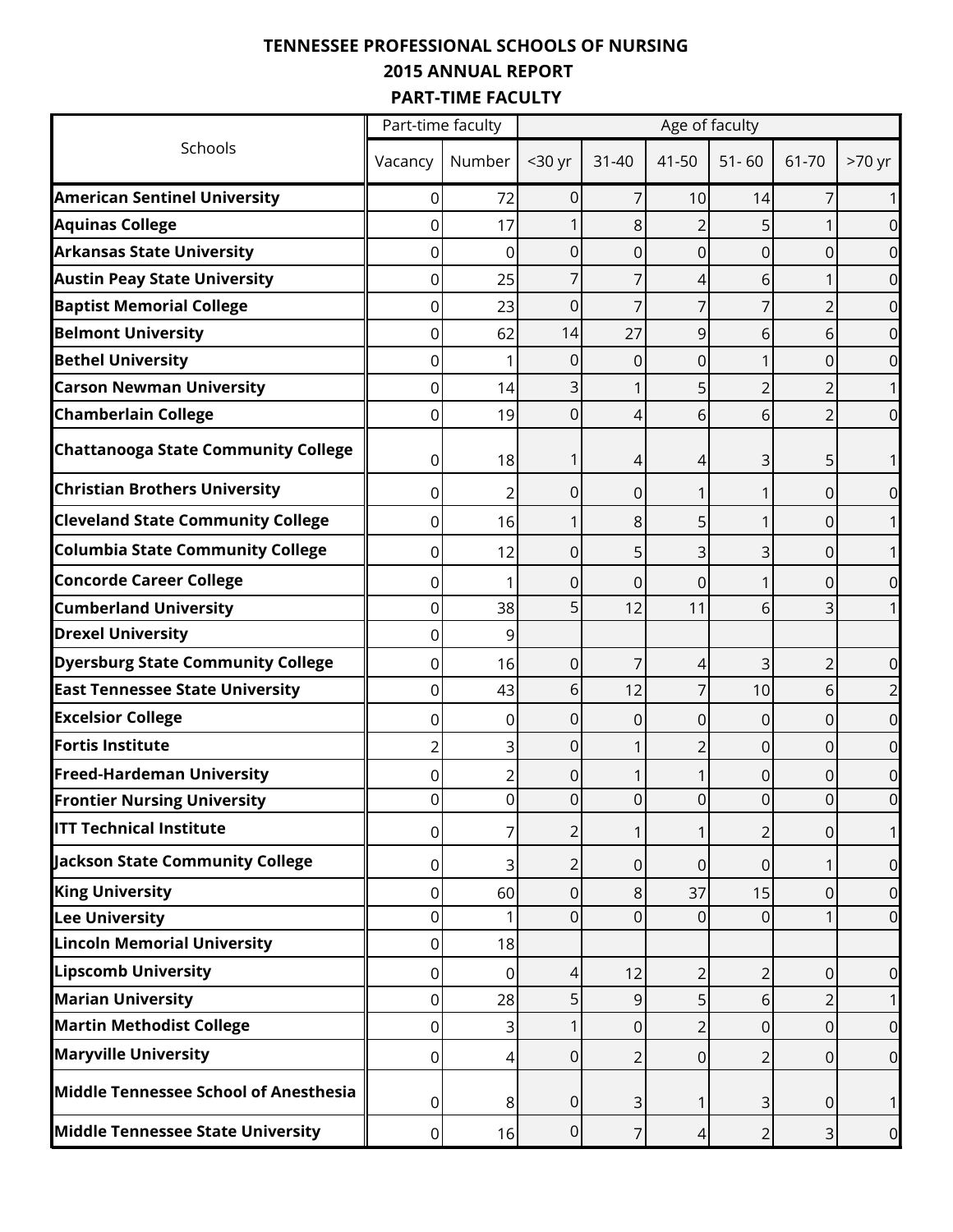## **TENNESSEE PROFESSIONAL SCHOOLS OF NURSING 2015 ANNUAL REPORT PART-TIME FACULTY**

|                                           | Part-time faculty |                | Age of faculty   |                |                |                |                |                         |  |  |  |
|-------------------------------------------|-------------------|----------------|------------------|----------------|----------------|----------------|----------------|-------------------------|--|--|--|
|                                           | Vacancy           | <b>Number</b>  | <30 yr           | 31-40          | 41-50          | $51 - 60$      | 61-70          | >70 yr                  |  |  |  |
| <b>Milligan College</b>                   | 0                 | 3              | 0                |                |                |                | 0              | $\overline{O}$          |  |  |  |
| <b>Motlow State Community College</b>     | 0                 | 8              | 0                | 3              |                | 4              | 0              | $\overline{0}$          |  |  |  |
| <b>Nashville State Community College</b>  | 0                 | 10             |                  | 3              | 3              | 3              | 0              | $\overline{0}$          |  |  |  |
| <b>Northeast State Community College</b>  | 0                 | 0              | 0                | 0              | 0              | 0              | 0              | $\overline{O}$          |  |  |  |
| Pellissippi State Community College       | 0                 | 25             | 3                | 3              | 7              | 11             | 1              | $\overline{0}$          |  |  |  |
| <b>Regis University</b>                   | 0                 | 18             | 0                |                | 6              | 8              | 3              | $\overline{O}$          |  |  |  |
| <b>Roane State Community College</b>      | 0                 | 5              | 1                |                |                | 2              | 0              | $\overline{0}$          |  |  |  |
| <b>Saint Joseph's College of Maine</b>    | 0                 | 3              | 0                | 0              |                |                | 0              | $\overline{O}$          |  |  |  |
| <b>Samford University</b>                 | 0                 | 11             | $\overline{0}$   | 0              | 8              | 3              | 0              | $\overline{0}$          |  |  |  |
| <b>South College</b>                      | 0                 | 8              | 0                |                | 3              |                | 2              | $\overline{0}$          |  |  |  |
| <b>Southern Adventist University</b>      | 0                 | 43             | 14               | 10             | 5              | 9              | 5              | $\overline{O}$          |  |  |  |
| <b>Southwest Tennessee Community</b>      |                   |                |                  |                |                |                |                |                         |  |  |  |
| <b>College</b>                            | 0                 | 13             | 0                | 3              | 3              | 4              | 3              | $\overline{0}$          |  |  |  |
| <b>St. Louis University</b>               | 0                 | 0              | 0                | 0              | 0              | $\Omega$       | 0              | $\overline{0}$          |  |  |  |
| <b>Tennessee State University</b>         | 0                 | 28             | 3                | 8              |                | 6              | 4              |                         |  |  |  |
| <b>Tennessee Technological University</b> | 0                 | 35             | 5                | 11             | 12             |                | 4              | $\overline{0}$          |  |  |  |
| <b>Tennessee Wesleyan College</b>         | 0                 | 10             | $\overline{0}$   | 5              | $\overline{2}$ | $\overline{2}$ | $\mathbf 0$    |                         |  |  |  |
| Trevecca Nazarene University*             |                   |                |                  |                |                |                |                |                         |  |  |  |
| <b>Tusculum College</b>                   | 0                 | 6              | 1                | 0              | 1              | 0              | $\overline{2}$ | $\overline{0}$          |  |  |  |
| <b>Union University</b>                   | 0                 | 1              | 0                |                | 0              | 0              | $\mathbf 0$    | $\overline{O}$          |  |  |  |
| <b>University of Alabama</b>              | 0                 | 2              | 0                | 0              | 0              |                | 1              | $\overline{O}$          |  |  |  |
| University of Alabama - Birmingham        | 0                 | 0              | 0                | 0              | 0              | 0              | 0              | $\overline{O}$          |  |  |  |
| <b>University of Arkansas</b>             | 0                 | 0              | 28               | 20             | 11             | 4              |                | $\overline{O}$          |  |  |  |
| <b>University of Michigan - Flint</b>     | 0                 | 86             | $\overline{2}$   | 22             | 17             | 27             | 15             | 3                       |  |  |  |
| <b>University of Northern Alabama</b>     | 0                 | $\overline{2}$ | $\mathbf 0$      | 0              | $\overline{0}$ | 0              | $\overline{2}$ | $\overline{0}$          |  |  |  |
| <b>University of South Alabama</b>        | 0                 | 11             | 0                | 5              | $\overline{2}$ | 3              | 1              | $\overline{0}$          |  |  |  |
| <b>University of TN - Chattanooga</b>     | 0                 | 3              | $\overline{0}$   |                | $\overline{2}$ | $\Omega$       | 0              | $\overline{0}$          |  |  |  |
| University of TN - Health Science Center  | 0                 | 17             | $\overline{a}$   | 2              | $\overline{3}$ | 5              | 3              | $\overline{2}$          |  |  |  |
| <b>University of TN - Knoxville</b>       | 3                 | 10             | $\overline{0}$   | $\overline{2}$ | 0              | 5              | 3              | $\overline{0}$          |  |  |  |
| <b>University of TN - Martin</b>          | 0                 | $\overline{2}$ | 0                |                | $\mathbf{1}$   | 0              | $\mathbf 0$    | $\overline{0}$          |  |  |  |
| <b>University of TN - Memphis</b>         | 0                 | 61             | 10               | 17             | 9              | 14             | $\,8\,$        | $\mathsf{B}$            |  |  |  |
| <b>Vanderbilt University</b>              | $\overline{0}$    | 59             | 4                | 16             | 15             | 13             | 8              | $\overline{\mathbf{3}}$ |  |  |  |
| <b>Walters State Community College</b>    | 0                 | 11             | 0                | 2              | 5              | $\Omega$       | 4              | $\overline{0}$          |  |  |  |
| <b>Western Governors University TN</b>    | $\overline{0}$    | 5              |                  | 3              | 1              | 0              | 0              | $\overline{0}$          |  |  |  |
| <b>TOTALS</b>                             | 5 <sup>1</sup>    | 1037           | $\overline{127}$ | 295            | 260            | 239            | 114            | 24                      |  |  |  |
| *Belmont faculty                          |                   |                |                  |                |                |                |                |                         |  |  |  |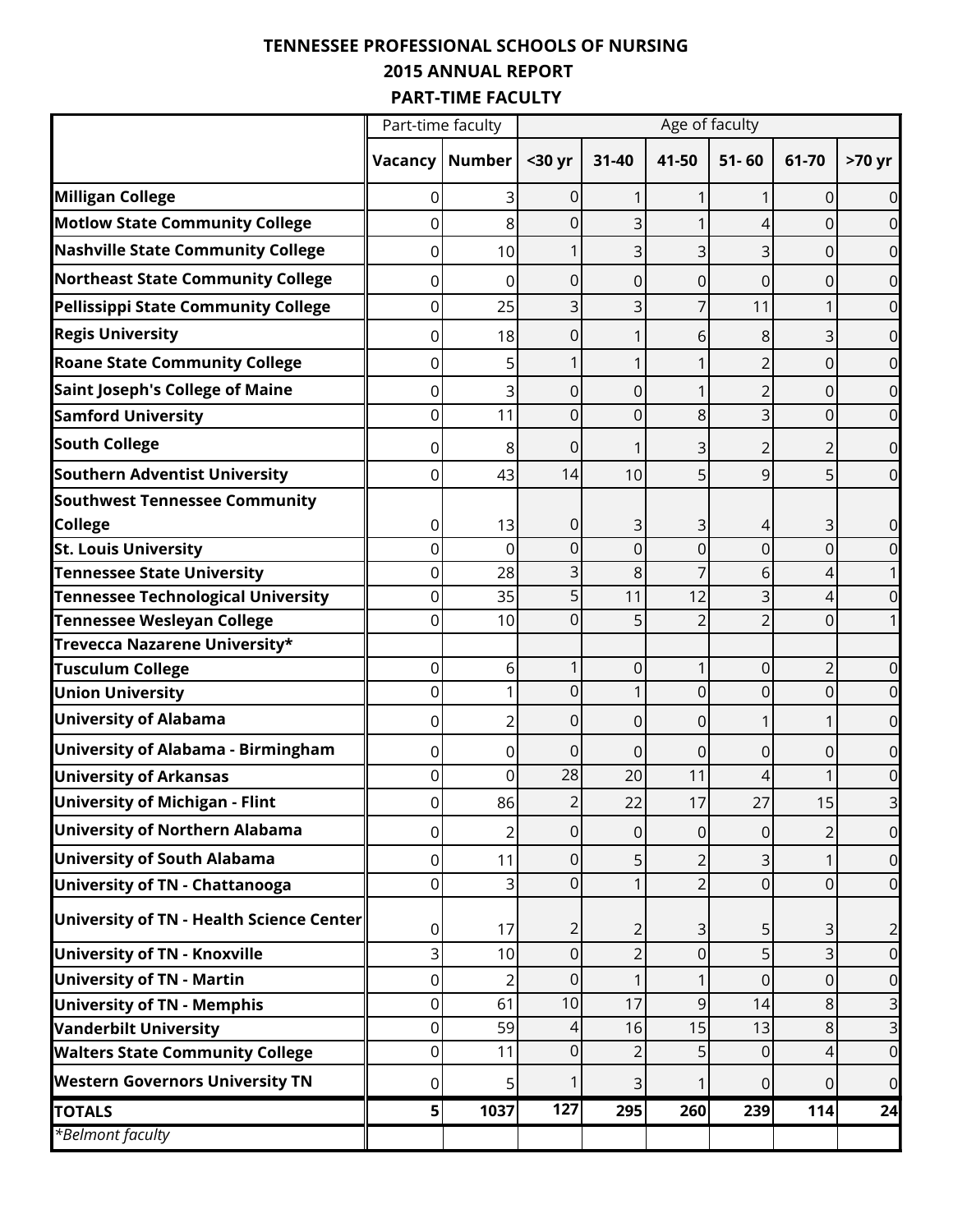| <b>TENNESSEE PROFESSIONAL SCHOOLS OF NURSING</b> |      |      |       |      |      |                                                 |      |                |                                                                             |      |      |       |      |      |       |
|--------------------------------------------------|------|------|-------|------|------|-------------------------------------------------|------|----------------|-----------------------------------------------------------------------------|------|------|-------|------|------|-------|
|                                                  |      |      |       |      |      |                                                 |      |                | Tennessee National Council Licensure Examination Results by Year and School |      |      |       |      |      |       |
|                                                  |      |      |       |      |      | <b>First Time Candidates: Associates Degree</b> |      |                |                                                                             |      |      |       |      |      |       |
| <b>SCHOOLS</b>                                   |      | 2011 |       |      | 2012 |                                                 |      | 2013           |                                                                             |      | 2014 |       | 2015 |      |       |
|                                                  | No.  | Pass | %Pass | No.  | Pass | %Pass                                           | No.  | Pass           | %Pass                                                                       | No.  | Pass | %Pass | No.  | Pass | %Pass |
| <b>ASSOCIATE DEGREE</b>                          |      |      |       |      |      |                                                 |      |                |                                                                             |      |      |       |      |      |       |
| Aquinas College*                                 | 123  | 103  | 84    | 127  | 105  | 83                                              | 132  | 92             | 70                                                                          | 120  | 96   | 80    | 95   | 80   | 84    |
| Chattanooga State Community College              | 119  | 117  | 98    | 154  | 145  | 94                                              | 117  | 110            | 94                                                                          | 149  | 143  | 96    | 110  | 105  | 95    |
| <b>Cleveland State Community College</b>         | 50   | 46   | 92    | 54   | 53   | 98                                              | 67   | 54             | 81                                                                          | 104  | 73   | 70    | 39   | 32   | 82    |
| Columbia State Community College                 | 112  | 104  | 93    | 127  | 121  | 95                                              | 102  | 96             | 94                                                                          | 112  | 103  | 92    | 113  | 104  | 92    |
| Concorde Career College                          |      |      |       |      |      |                                                 | 3    | $\overline{2}$ | 75                                                                          | 13   | 11   | 85    | 16   | 15   | 94    |
| Dyersburg State Community College                | 68   | 63   | 93    | 69   | 69   | 100                                             | 119  | 91             | 76                                                                          | 79   | 67   | 85    | 80   | 74   | 93    |
| Fortis Institute                                 |      |      |       |      |      |                                                 | 4    | 3              | 75                                                                          | 15   | 15   | 100   | 15   | 15   | 100   |
| <b>ITT-Technical Institute</b>                   |      |      |       |      |      |                                                 |      |                |                                                                             | 18   | 7    | 39    | 24   | 17   | 71    |
| Jackson State Community College                  | 178  | 167  | 94    | 135  | 129  | 96                                              | 145  | 134            | 92                                                                          | 125  | 118  | 94    | 112  | 108  | 96    |
| Lincoln Memorial University                      | 114  | 110  | 96    | 135  | 133  | 99                                              | 158  | 143            | 91                                                                          | 148  | 131  | 89    | 114  | 105  | 92    |
| Motlow State Community College                   | 62   | 61   | 98    | 70   | 69   | 99                                              | 61   | 53             | 87                                                                          | 65   | 63   | 97    | 51   | 51   | 100   |
| Nashville State Community College                |      |      |       | 35   | 28   | 80                                              | 36   | 29             | 81                                                                          | 27   | 26   | 96    | 33   | 31   | 94    |
| Northeast State Community College                | 43   | 38   | 88    | 38   | 37   | 97                                              | 58   | 46             | 79                                                                          | 32   | 28   | 88    | 58   | 51   | 88    |
| Pellissippi State Community College              |      |      |       | 29   | 28   | 97                                              | 36   | 35             | 97                                                                          | 76   | 68   | 89    | 77   | 71   | 92    |
| Roane State Community College                    | 120  | 109  | 91    | 106  | 101  | 95                                              | 94   | 79             | 84                                                                          | 82   | 69   | 84    | 67   | 62   | 93    |
| Southern Adventist University                    | 107  | 95   | 89    | 119  | 111  | 93                                              | 132  | 117            | 89                                                                          | 119  | 91   | 76    | 123  | 102  | 83    |
| Southwest Tennessee Community College            | 54   | 51   | 94    | 65   | 65   | 100                                             | 63   | 61             | 97                                                                          | 74   | 67   | 91    | 59   | 53   | 90    |
| Tennessee State University                       | 84   | 60   | 71    | 93   | 80   | 86                                              | 107  | 64             | 60                                                                          | 87   | 68   | 78    | 96   | 78   | 81    |
| <b>Walters State Community College</b>           | 162  | 143  | 88    | 131  | 123  | 94                                              | 128  | 117            | 91                                                                          | 133  | 111  | 83    | 114  | 106  | 93    |
| <b>SUBTOTAL</b>                                  | 1415 | 1284 | 91    | 1487 | 1397 | 94                                              | 1562 | 1326           | 85                                                                          | 1578 | 1355 | 85    | 1396 | 1260 | 90    |
| *2014 AD program enrollment closed               |      |      |       |      |      |                                                 |      |                |                                                                             |      |      |       |      |      |       |